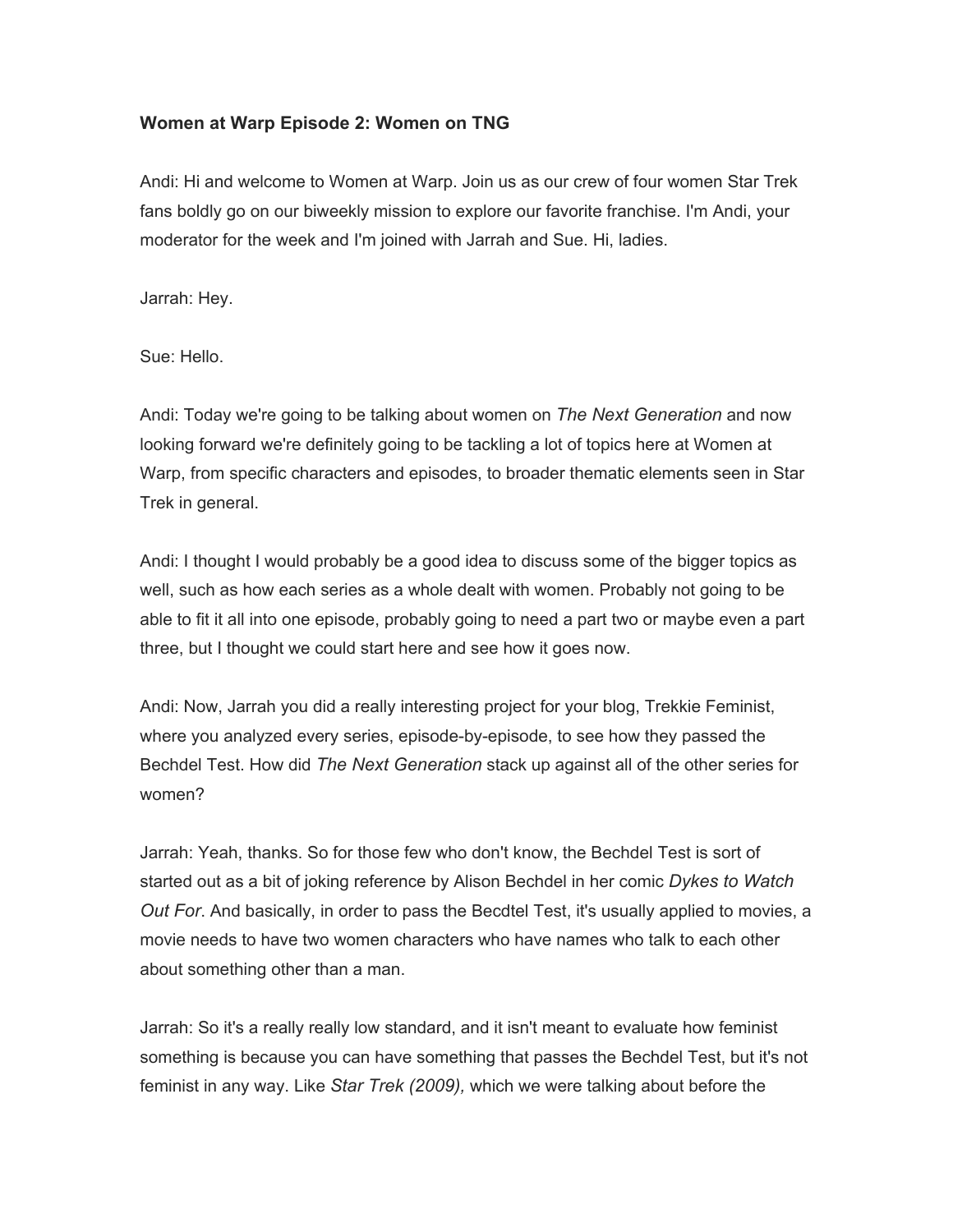show, passes the Bechdel Test because Uhura and her lab partner are talking about their lab assignment, while Kirk is lying under the bed watching her get changed.

Andi: So, it's the basic minimum of, you know, whether or not we have women talking.

Jarrah: Yeah, exactly. Because it's really hard to find any episode that would not pass if you changed it and made it two men talking about other than a woman. Basically every piece of media that exists would pass that test.

Jarrah: So it's just an indication of how there may not be enough women characters, or women characters might be written in stereotypical ways. So I had some volunteers who also helped me out so I didn't have to watch all of the episodes by myself. And we went through and we ran the Bechdel Test on all of Star Trek. So *TNG* came out at a 44.9% pass, 44.9% of episodes passed the Bechdel Test. The highest season score was season five, which was a little bit over 60%.

Jarrah: I guess I wasn't super surprised, it was significantly better than *The Original Series*. There were a lot more women, but I mean it's still fairly limited.

Andi: Well, what was *The Original Series*' numbers, 10%?

Jarrah: Season three it got almost to 20%, but season one was, I think, less than 5%.

Andi: I mean that's not surprising.

Jarrah: Yeah. The results are all up on [http://trekkiefeminist.tumblr.com](http://trekkiefeminist.tumblr.com/) if you want to look at the episode-by-episode result.

Sue: You know I actually really don't think that as bad as it sounds for *TNG*. Mostly because our two main women who are there throughout the the entire series are the medical doctor and the counselor. In general when they're going to be talking to each other they're going to be talking about the mental or physical health of someone else on the crew. All of the rest of whom are male. So by default I think there are some conversations there that are about men that are really just about a crew member and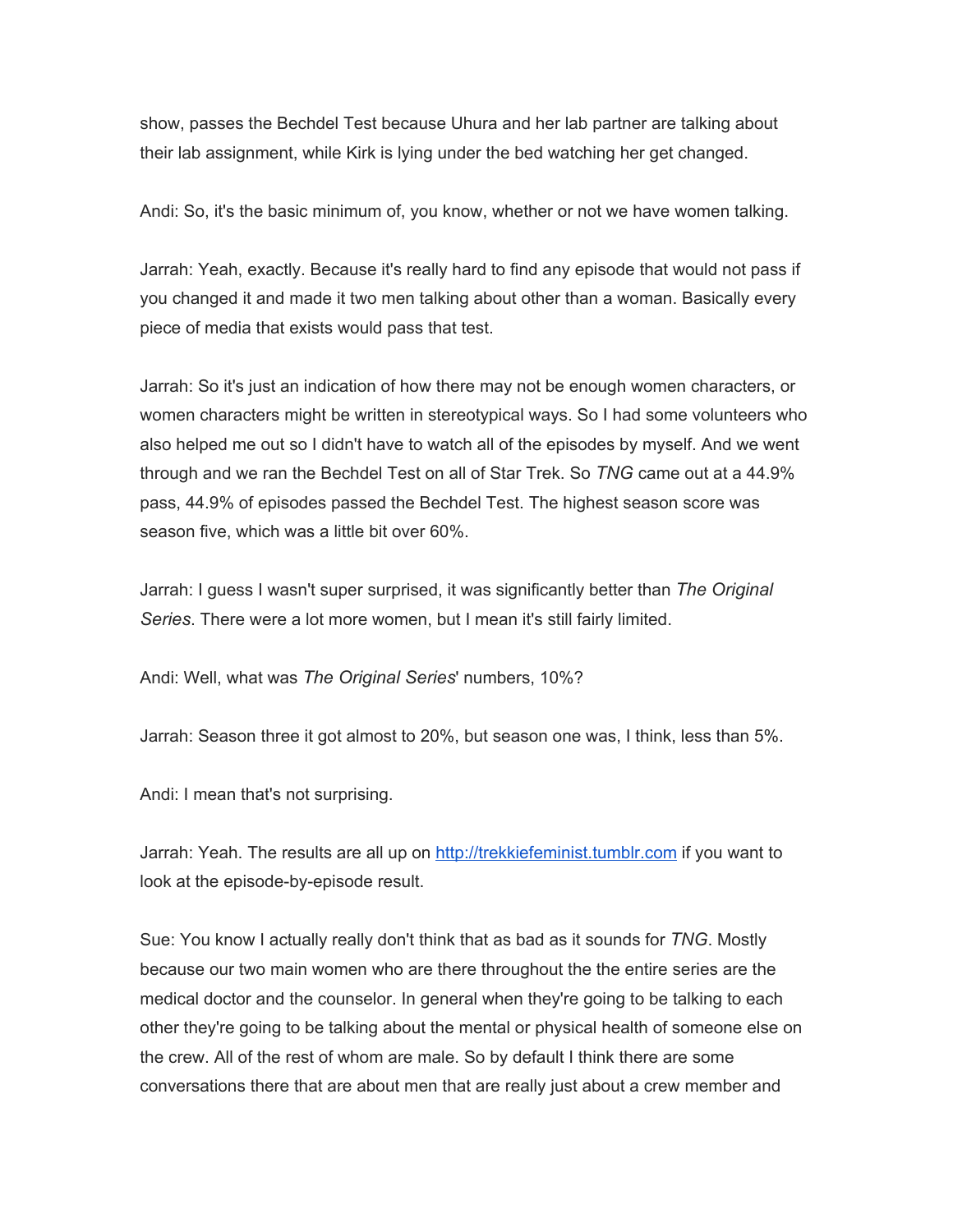they're not talking about men in a relationship sense, even though they definitely do that as well.

Jarrah: Yeah that's totally fair. I had some people say that I should have rated those things passes, but I didn't because the writers could have theoretically made more people women which would have increased the odds of them talking about women as patients as well.

Jarrah: But it's not a perfect test but even in 'Angel One', which is about a planet ruled rule by women, we get men talking to each other about something other than women three times in the first five minutes of the episode. So it just goes to show that when you have a lot of men-characters that they are getting to converse a lot more about work related things

Andi: And then with Voyager you have Janeway as the captain so that theoretically any time she gives an order to a female crew member that would be a Bechdel pass because they're talking about something other than a man. So that just alone would mean that I bet *Voyager*'s numbers are the highest, because even the most casual interaction from Janeway to a female crew member is going to pass that bar.

Sue: Yeah, and her chief engineer is also female.

Andi: Exactly. So this just goes to show like yes it's it's a very general way to look at you know how many women you have and how they interact with each other but it does tell us something because if you had more women it would be a million times easier for you to pass this test if you had women that are doing jobs on the ship that are not related to, you know, their male love interest or whatever you're going to have that pass a lot easier. So I mean with such a low bar you would think that our media in general could clear it quite highly, but unfortunately this is one of those bars that just don't pass as often as we should.

Andi: So I want to also talk about some of our main female characters on the ship. Obviously, we have Crusher and Troi as our main female characters. We also have a lot of recurring characters that are really interesting and we kind of discussed this a little bit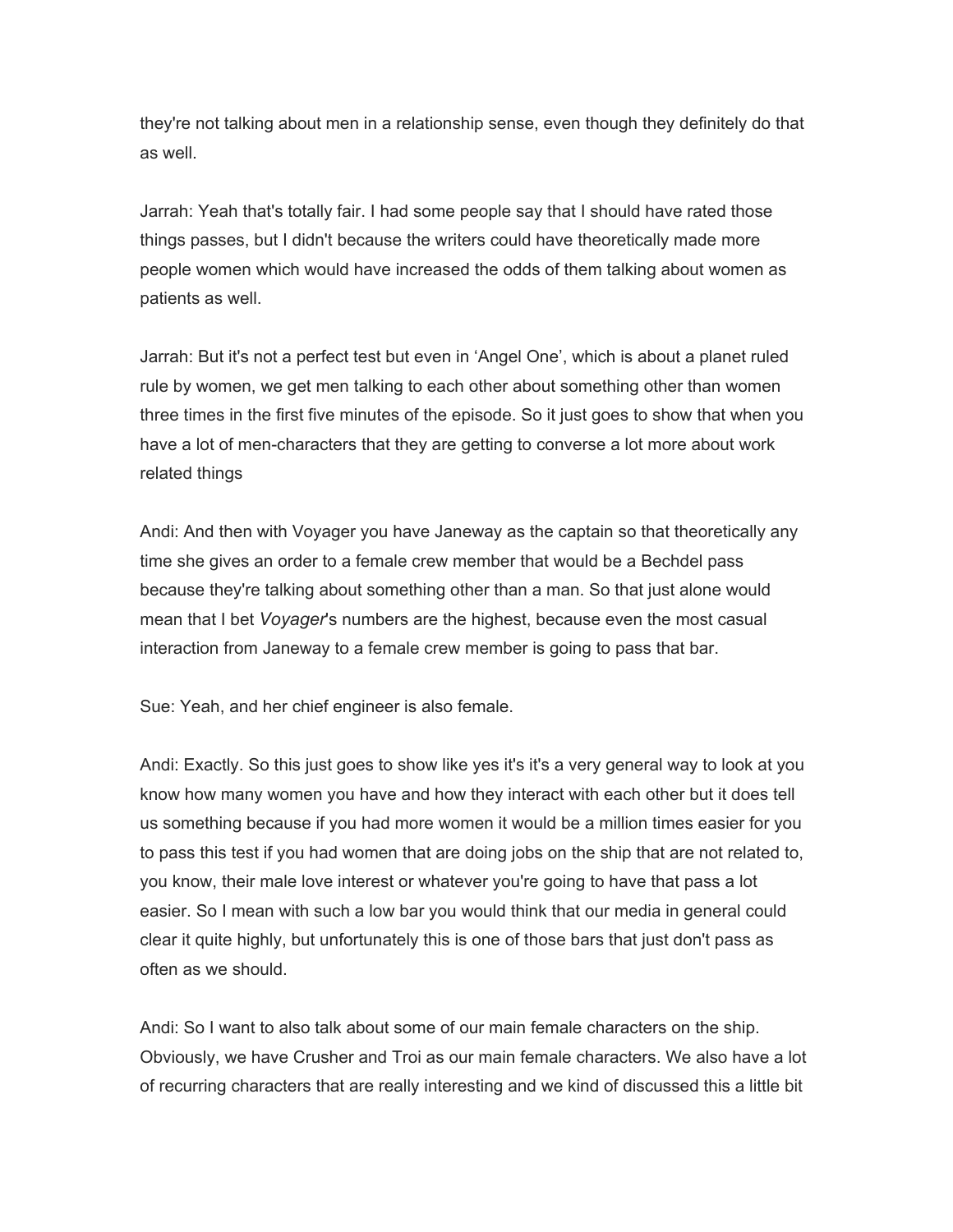in our first episode about our general favorite female characters in Star Trek as a whole. I was wondering if you guys wanted to tell me just who your favorite female character on *TNG* is, and why, and why you see that they were handled better.

Jarrah: Now I know Sue's. I know who Sue's favorite character is.

Sue: Yeah my favorite *TNG* character is my favorite female character, Beverly Crusher.

Sue: And actually the way you posed the question I found interesting, why you felt they were treated better.

Sue: I don't necessarily think she was, but I think there was something about the way Gates McFadden portrayed the character that gave it more than the writers intended. But I think the one of the most interesting things about Crusher is that she is a single mom.

Sue: So for the first, oh how old is Wesley when the season starts? Fifteen? First fifteen years or really not first fifteen, but for the previous 10-ish years she was raising this kid alone.

Sue: And then any time that Wesley has anything going on that he needs advice on he's not turning to his mom he's turning to Riker or Picard or Geordi or Data. He's turning to one of the other men, and there is absolutely nothing wrong with meeting a male role model in this boy's life, but he never talks to his mom about anything which is really weird.

Jarrah: Yeah, I mean it's kind of a common joke that they make is that Beverly doesn't do very much mothering considering that she's a mother, but that's not really the fault of Beverly, that's the fault of writers wanting to have these male bonding scenes between Wesley and some of the male crew members. Which does turn it into some interesting relationships. It's just why wouldn't you also talk to your mom about it?

Sue: It's a weird, maybe they didn't want to show that relationship but *TNG* can be strange sometimes. And I know Gates McFadden has spoken out about that several times. I know she has spoken out about how she went to the writers and she had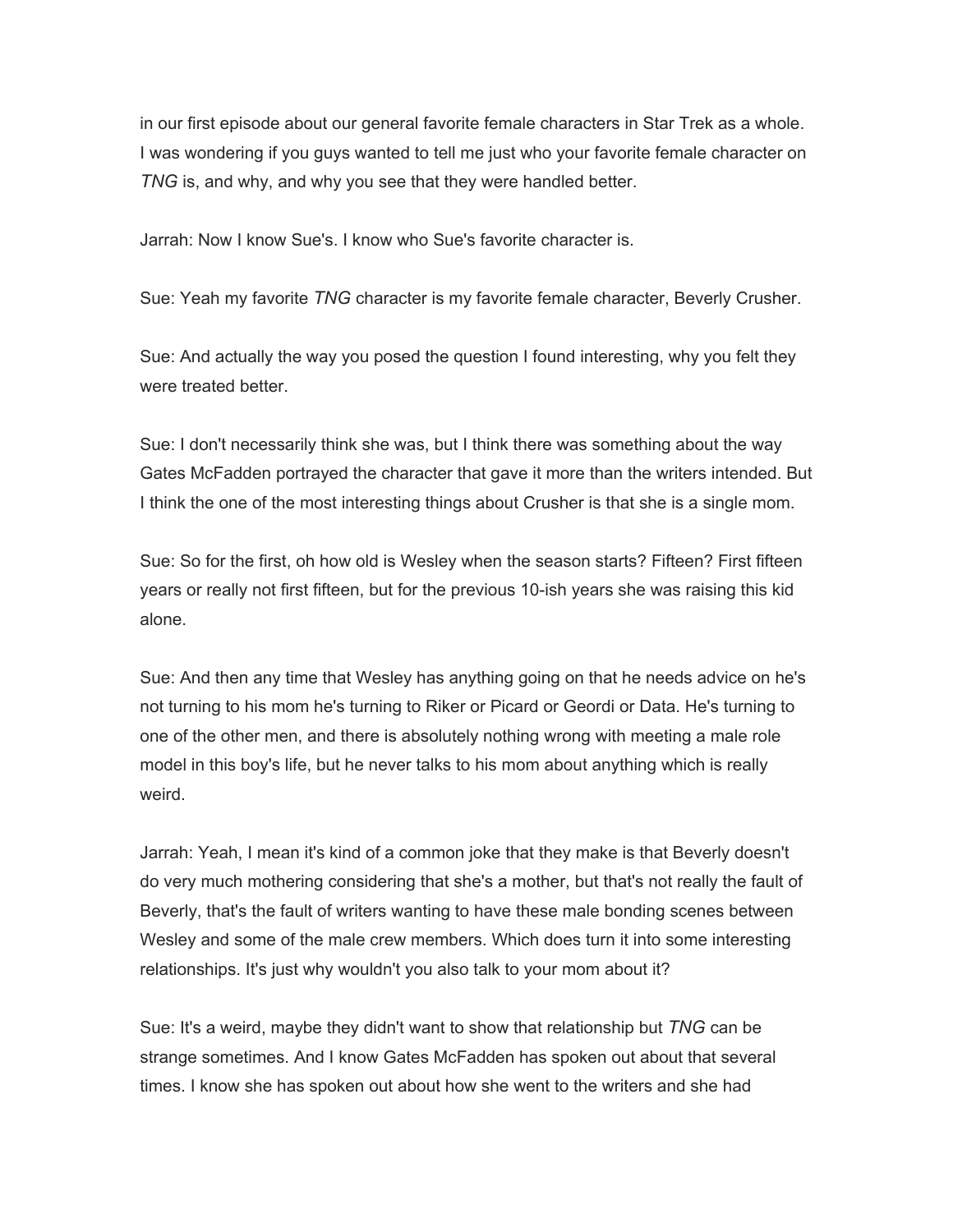disagreements on them about, especially in the first season, how they were treating her character.

Sue: And that is most of the reason why she wasn't around in season two and it took a lot of convincing to bring her back to the show. But I think she's also she also has a quote where she said that she went to the writers and told them just write the character as a man, by virtue of me playing it I will make it a woman. So I do think part of my love for Beverly Crusher is because of my love for Gates McFadden, but there is something about the character and the way she played it and maybe even the snarky comments and the faces she makes now and then, or the fact that sometimes the male members of the crew really don't want to cross her path that just drew me to her since I was five years old.

Andi: I think we need to be careful here because there are a lot of really great female characters that were not well served by the writing. And I think Crusher is a good example of this, Troi is, I think, even a better example of this where it's not that we dislike the characters, it's just that we wish they were given more to do so. I agree with you that Crusher, I really like her as a character, she got some some interesting things to do, and when they did her episodes where she got to kind of stretch, she was awesome and very capable and very cool. How about you, Jarrah?

Jarrah: So when I was little I loved counselor Troi. I thought she was like a Star Trek princess and I shipped Riker/Troi. I was like, I don't know, eight years old. As I got older I really realized just how poorly she was served, like you're saying.

Jarrah: Marina Sirtis has talked a lot about this, about how she was like a potted palm on the bridge, just there for decoration, until season six when she gets to start wearing an actual uniform. And then suddenly she had brains because you weren't looking at her cleavage.

Jarrah: But I think that with her there's also that the writers just didn't respect the importance of a mental health professional. And we saw that, I think, a bite with Ezri Dax as well, that there were actually comments for some of the writers that Gene Roddenberry really wanted a counselor on the ship, and I forgot which writer was saying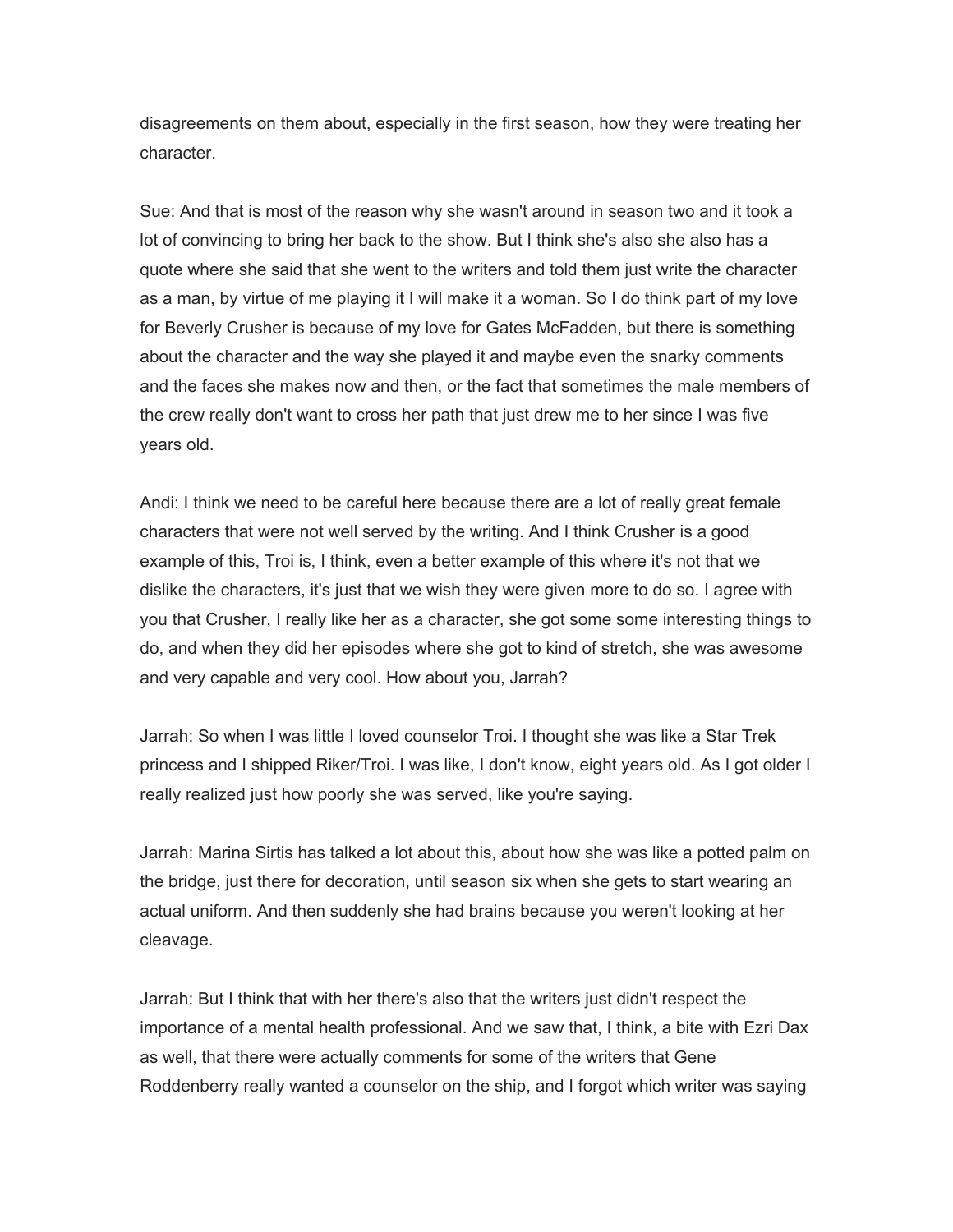this, but basically this is what will date our show because it's new-agey to have a counselor. But in fact that's actually an important job, doing people's mental health is an important job, and we just never really got to see her do that. So it's kind of disappointing.

Jarrah: She also had a lot of horrible romantic episodes that involve things like psychic rape and often involve sort of the message that women should be careful and not too free with their sexuality. So it's super problematic, but I really think Maria Sirtis has a couple outstanding episodes that really show what she could have done if she was given more stuff to do. Like 'Face of the Enemy'.

Jarrah: Yes, so I'm still a Troi fan. I like in the novels she gets a lot more stuff to do in the way of diplomacy and in counseling work and that's cool.

Andi: I find it really sad to think that people would not think that a mental health professional would not be vital on a star ship. I'm sorry but they are living in space. I can't think of one, is there something more stressful than that? I mean they're living in space, they're going on very dangerous adventures all the time, people die quite often.

Andi: I mean just imagine all of the grief counselling she would have to do every time we have one of those episodes where something blows up and they like, "Oh no! Deck 7, everyone's dead". The idea that a counselor wouldn't be extremely important in those scenarios, and also her empathy, they had such a chance to make her empathy so cool and very very useful. I mean, you're talking about diplomacy.

Andi: How how useful would it be to be empathic and a diplomat at the same time? Being able to read the room is half of what you're doing in diplomacy anyway. And they don't give her very much of a chance to do that. There is an episode where she kind of does that, but they ruin it by making her fall in love with the fellow empath.

Andi: Which is again what you're talking about earlier Jarrah, where they really didn't know what to do with her in general so all the Troi episodes with some notable exceptions, like 'Face of the Enemy', are like, "Troi falls in love with a sketchy dude, again". And it's just really unfortunate because off the top of my head I can think of so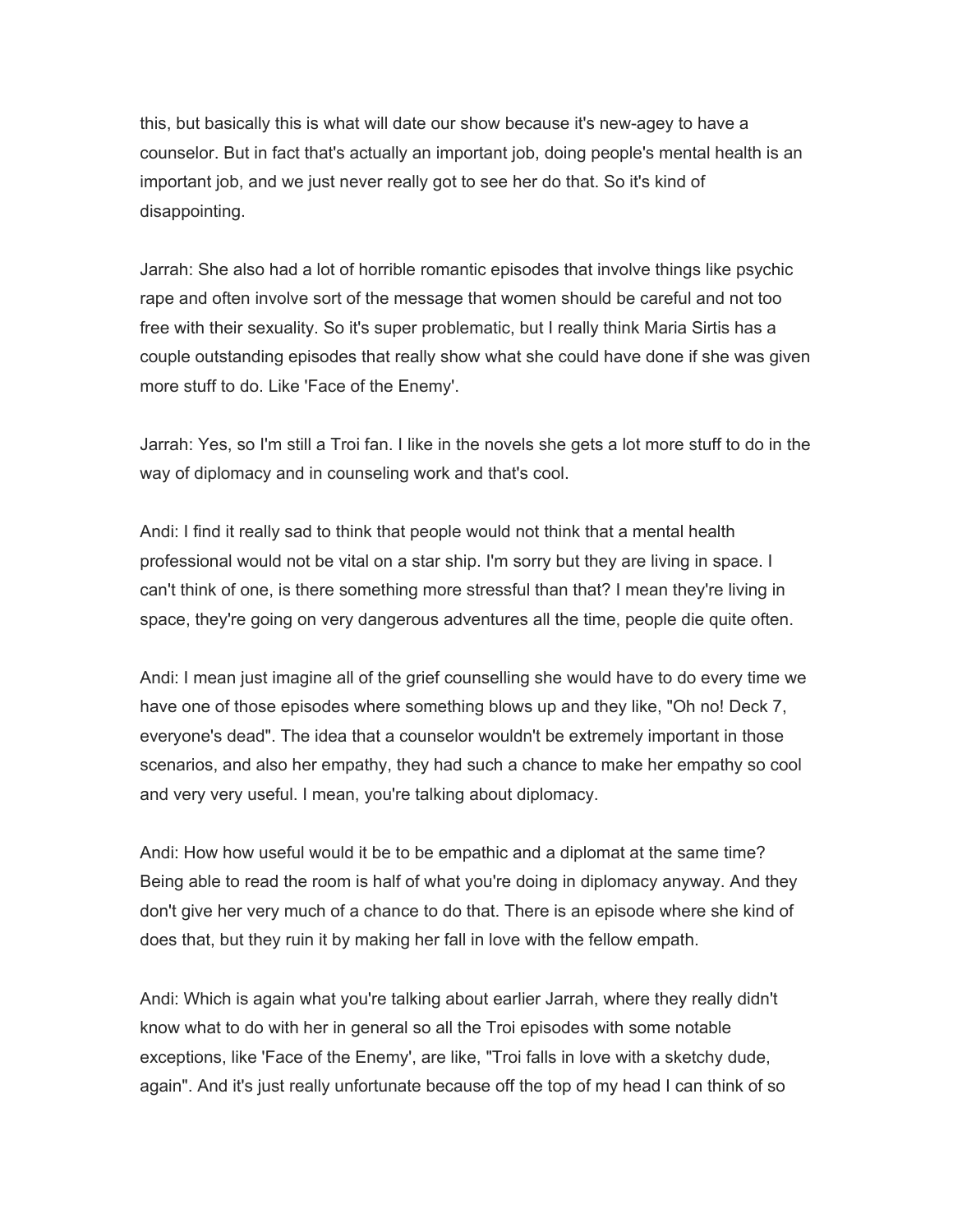many cool things she could have done with her powers and done with her job. Instead it just it turns into a joke. "I sense that they are not telling the truth." "I sense this", which is unfair both to her character and to Marina Sirtis as an actress and it's really sad. Missed opportunity, I would say.

Sue: Even now there is a huge subset of our society that thinks mental health is a joke. You know people talk about, "Oh I need to see a counselor I really need to talk to somebody about X Y Z that's going on with me" and people just laugh at it.

Andi: Yeah and one of our more persistent issues of ableism in our society at large is that mental health is not as important as your physical health. Which is bonkers because obviously your brain is the most important thing to your entire self if it's not working correctly, that's a huge problem. If you're trying to fix your computer while ignoring the motherboard. It just doesn't make any sense. But we don't treat mental health as it's important. And a lot of times people with some of our more common forms of mental illness, depression, anxiety, these kinds of illnesses are not treated as seriously as they should be. And I think that you're absolutely right this is probably one reason why her character was sidelined because the show wasn't ready to really tackle mental health in a meaningful way.

Andi: And there are a handful of episodes where they try to you and I think it's great. I mean she does have people that come to her that are clients for her counseling services. And then you know we do get the character of Barkley who has a mental illness, and I have mixed feelings about him as a character because on the one hand I was super excited to see mental illness being brought up on Star Trek. But I was not very excited to have it be mostly a punchline, and I was not excited to have that character be portrayed as weaker as everybody else just because he has this anxiety issue that he did.

Jarrah: I just wanted to let you guys know about something I read an article in, I think, Starlog from 1995.

Jarrah: OK so this is an interview with Denise Crosby and she's saying, "I remember a scene I had to do at my audition, which really showed you what the character could have been, what I thought Tasha was going to be. It was an extraordinary scene and it was a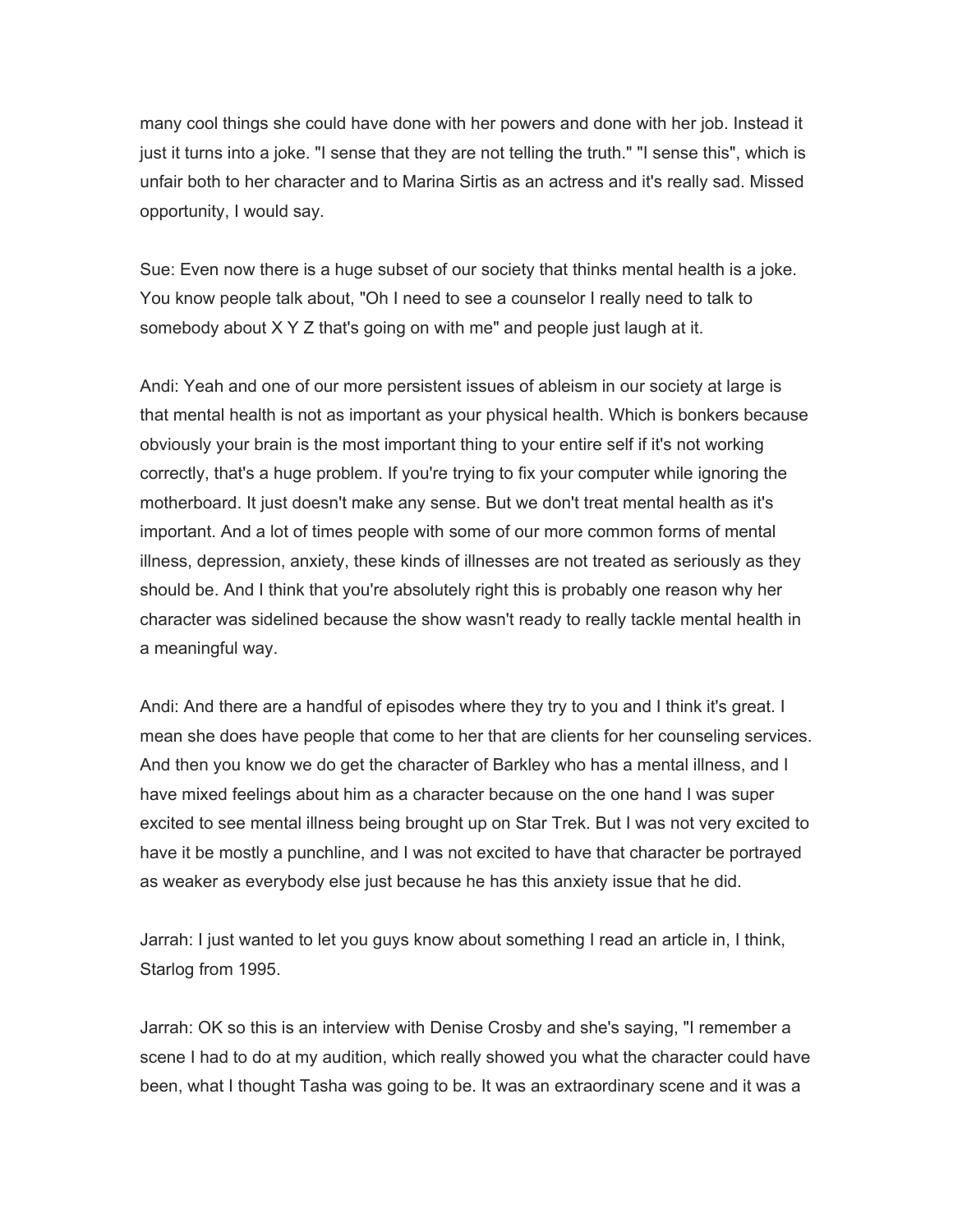shame that it never appeared at any of our shows. I don't really know why it didn't. It was a scene in which Tasha had a real problem on the ship. She idolized Captain Picard. He represented a father figure to her and he embodied all of the perfect patriarchal power and together make things that she never had in her life. Because she and to out him with such powers she had problems dealing with him. He scared her and she felt very insecure around him even though she deserved to be in her position.

Jarrah: She said to Troi, who was really acting as shipboard shrink in this scene, they try to get to what Tasha's problem was. Troi out of the blue asks Tasha, 'When was the last time you had sex?' Tasha says, 'What?' And Troi asks it again. Tasha asks how that applies to the problem. Troi says, 'No, no, no, you've got to have some time off for yourself.' Basically Troi told Tasha, 'Go get laid for a few days then come back and tell me how you feel.' It was an extraordinary scene." And then she says like, "Marina and I used to talk about it all the time. Where the hell was that scene? Why didn't we ever get to do it. It allowed the two of us to interact which we rarely did in my 20-something shows and that would have been very insightful." But I don't know, what do you guys think?

Andi: I mean the fact that they would have sent someone who is having a mental issue to the counselor is good.

Sue: They never would have put that on TV in 1987.

Andi: I just don't know that they should.

Sue: I'm not sure that's the solution.

Jarrah: It's like, "So you idolized Picard and you didn't have a man in your life so go find some men to get laid with."

Sue: But you know what? It kind of points to something, because you mentioned Tasha's history, that has always kind of bugged me about *TNG* and people's reaction to *TNG*. They're like, "Oh it was made in the late 80s, it's so idealistic, nobody has any problems." But every single one of our major characters has a traumatic past.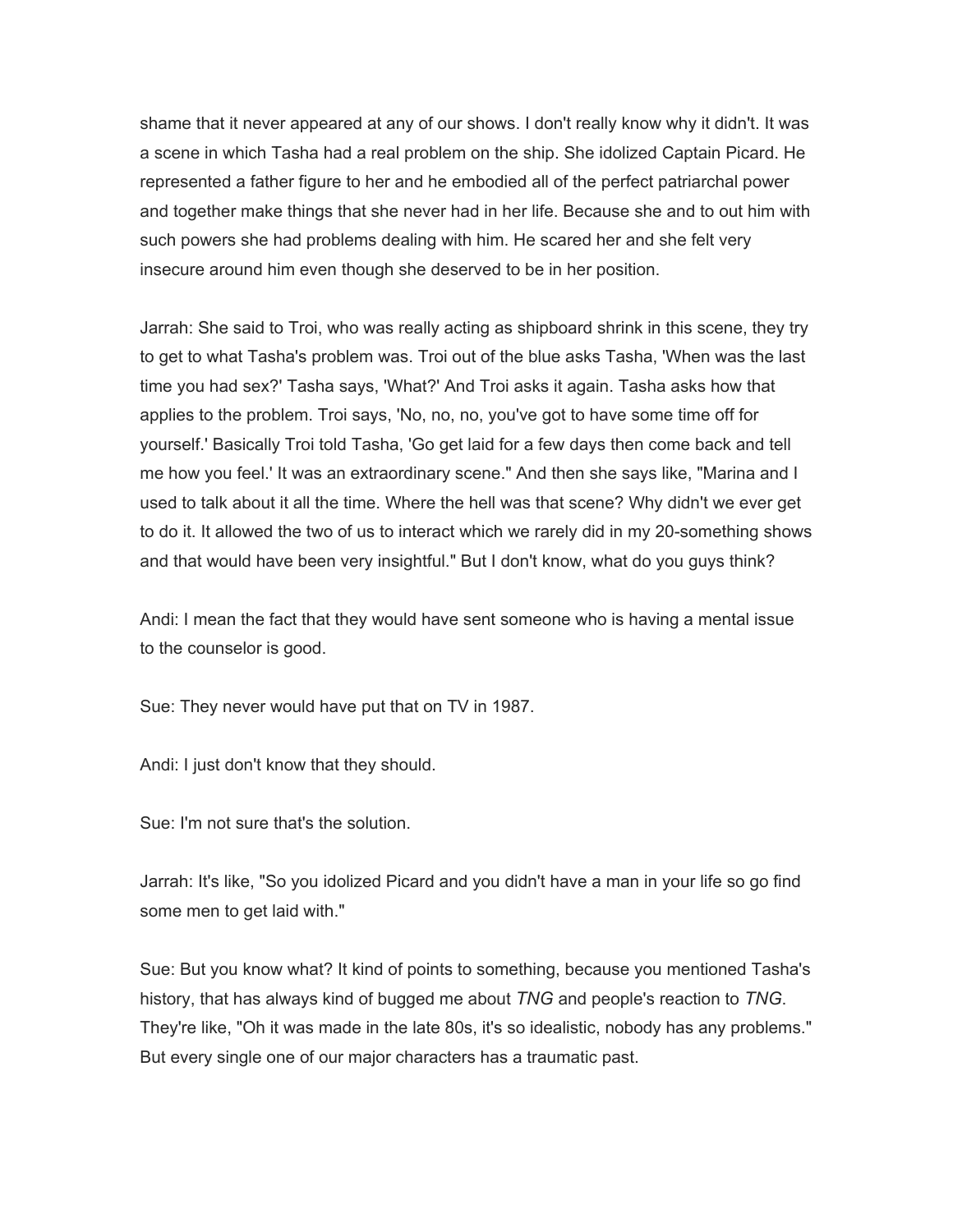Sue: Like Tasha was, I guess the implication is that she was like gang raped as a young child in this terrible town.

Jarrah: Numerous times.

Sue: And Troi has lost her father really young, and her mother is clearly crazy. And Crusher lost both her parents and was raised by her grandmother. Picard's father disowned him. Riker's father disappeared. There are a lot of father things, Wesley, and in addition Crusher's husband died after like five years.

Sue: You know everybody has something terrible. Like La Forge's mother disappeared. So like all these people should be having a lot more issues, and possibly depression or anxiety or separation problems, abandonment issues, than they're ever shown as having they're all just happy-go-lucky because it's the late 80s.

Jarrah: Well and partly that Gene Roddenberry apparently thought that's a lot of mental health problems, like physical health problems, would be cured in the future. So that came up in the episode, I think, 'The Bonding' where the little boy's mother dies and apparently they had a huge fight over that episode because Gene Roddenberry said, "In the future like kids aren't going to have grief over this kind of thing." And everyone, luckily, disagreed on that, because that's pretty ridiculous and they made that episode. But I think that the hand he had in creating these characters was a bit in that transitional stage that these are supposed to be people that we can admire and that part of that is somehow that they've overcome things, even if that's really unrealistic.

Andi: Think about how much character development and how much relationship development could come from Troi helping each of these people face their problems, face their pasts, and come out better on the other side. Especially Tasha Yar, who has one of the most horrific backstories you think you could ever write for anyone. And I think we could spend a whole episode, and we should, on Tasha Yar and her background and how problematic it is. But I mean that would just have made for a stronger show with stronger characterization, in my opinion. And I really don't buy the idea that mental health just becomes perfect in the future.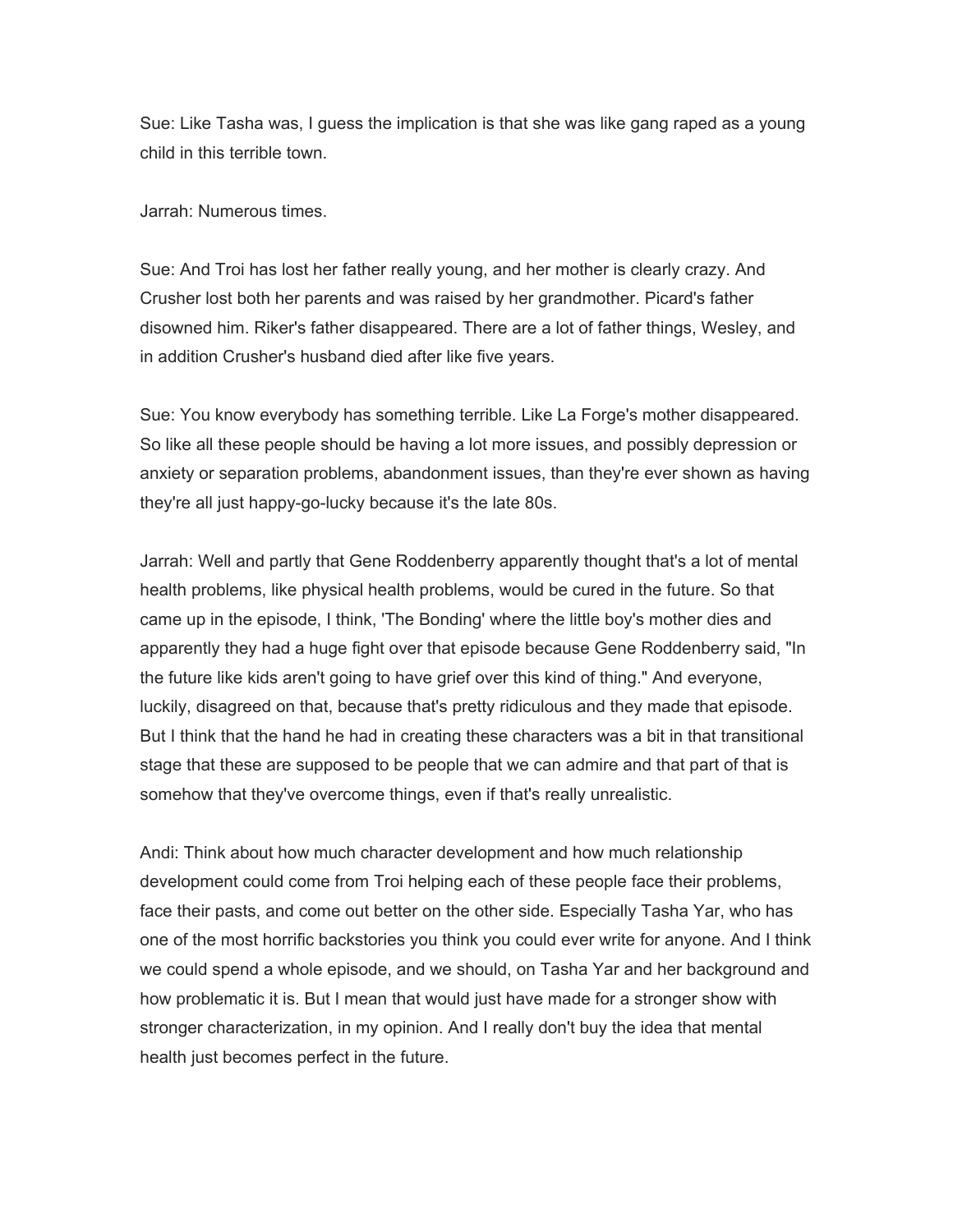Sue: Think about if Wesley had actually befriended that kid who lost his father.

Andi: Yeah. I mean there are lots of story possibilities that also help, you know, people who are suffering from these sorts of mental illness see somebody overcome them in a meaningful way, in a meaningful job, and still be important and heroic. I think that could have been really really cool.

Andi: Getting a little bit back to our characters, because we went off on a really interesting tangent that maybe we should consider for another episode. 'Mental health on the Enterprise'. My favorite female character from *TNG* is Guinan and we talked a little bit about that before. And actually I think it's interesting because you know we talked about how Troi doesn't get to counsel. That's basically what Guinan does as a bartender. You know they have her having these sort of I mean there's the episode with Crusher where she leads Crusher through a traumatic event, gently, with her tending to have, what? A tennis injury or something? Help me out.

Sue and Jarrah: Tennis elbow. Yeah.

Andi: And she uses this as a way to get in with Crusher and help Crusher deal with some of her feelings. And I just I think that's really interesting that they had a counselor on board and they gave a lot of her duties to a woman who's tending bar. Which I mean I guess isn't totally out of the blue because we do have this idea that you go up to the bar, "Well what'll you have?" and then you spill out your problems to the bartender. And I just think it's cool that we actually had some of that happening at all. It could have been nice to have Troi do it but if Guinan was there, Guinan was there.

Andi: And then just in general I think she's a really gentle, but strong character and I always liked how we never quite knew what was going on with her. She was very mysterious. I never quite understood her background. And you know even what she was what race she was, it was never completely clear, which I thought was fun. And then I just really like her relationships with all the characters especially with Picard. I thought they had a really nice relationship and I would like to see more Guinan all the time.

Jarrah: Did you watch the movies yet, Andi? Like *Generations*?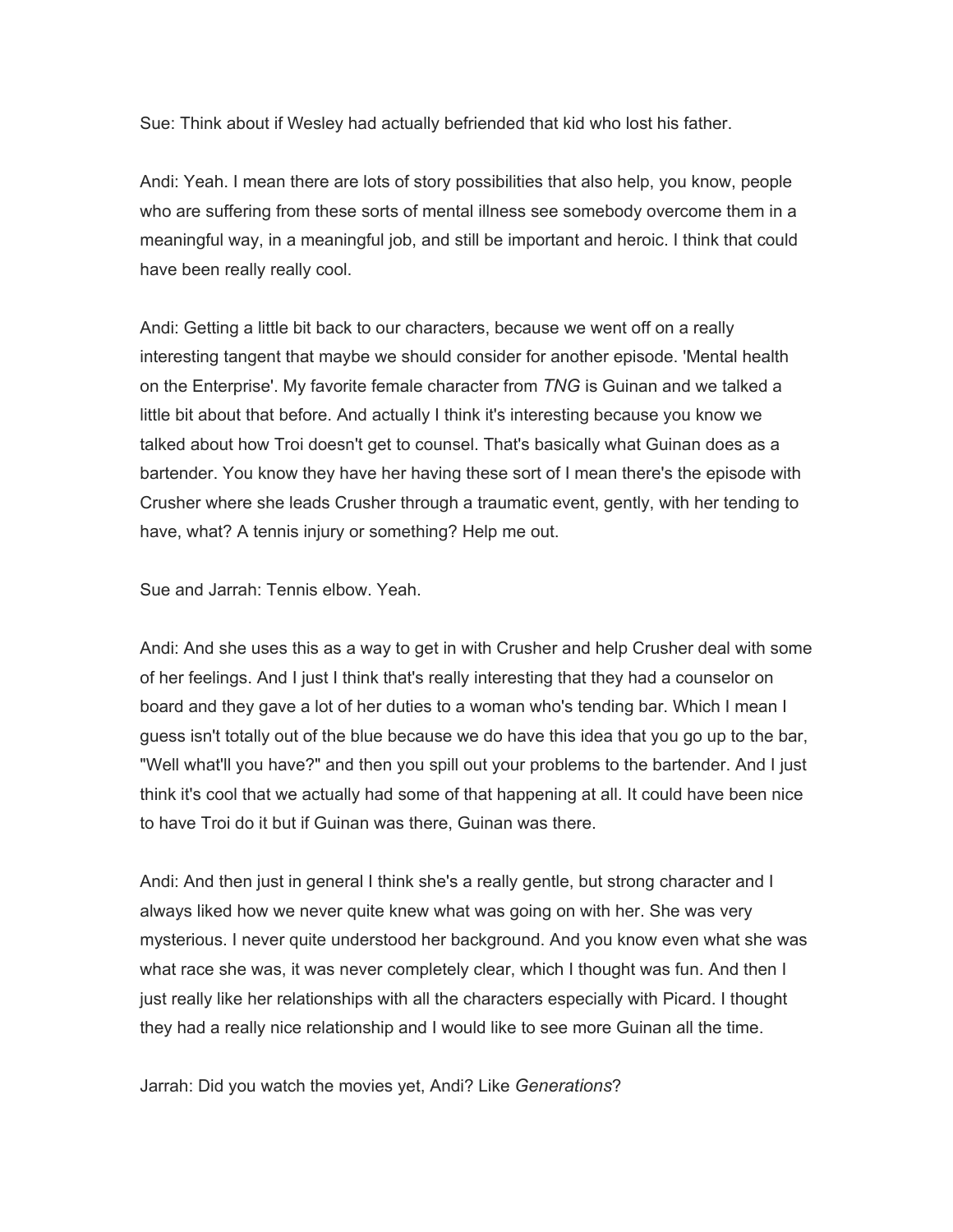Andi: I have not watched the movies yet.

Jarrah: Because they get more into her background. I wouldn't say it's a great movie but she does get to ride a unicorn on a merry go round in Picard's imaginary Victorian Christmas living room.

Andi: OK you've just sold me on that movie. If you were trying to warn me away you failed. That sounds awesome.

Andi: I'm waiting on the *TNG* movies because I've been told that I am supposed to watch *The Original Series* movies for I watch the *TNG* movies. So I just take that advice and go in it.

Andi: OK. So let's move on to more episodes. So we have some really great episodes for women in *TNG*, and we have some really bad episodes for women in *TNG*. We've got the two extremes quite represented here. So I was wondering if we could maybe go through and what's a really good episode for women for everybody in what's a really bad one? Sue if you want to start.

Sue: I think the one that we touched on a little bit before with Guinan and Crusher is a really great episode. I think it's 'Suspicions', is that right?

Andi and Jarrah: Yes. Yeah.

Sue: See, you probably made a lot more notes than I did. I'm just using my brains.

Andi: What. Hey Jarrah, can you kind of recap what that episode is?

Jarrah: I remember this one because I reviewed it pretty recently for my blog. And basically what happens, and this is actually really cool, is that Crusher invites this whole team of scientists on the ship to investigate this Ferengi scientists idea that he can basically develop a thing that can let you fly into a sun's corona to investigate it. And so there's this other group of scientists, two of whom are women, there's a Klingon woman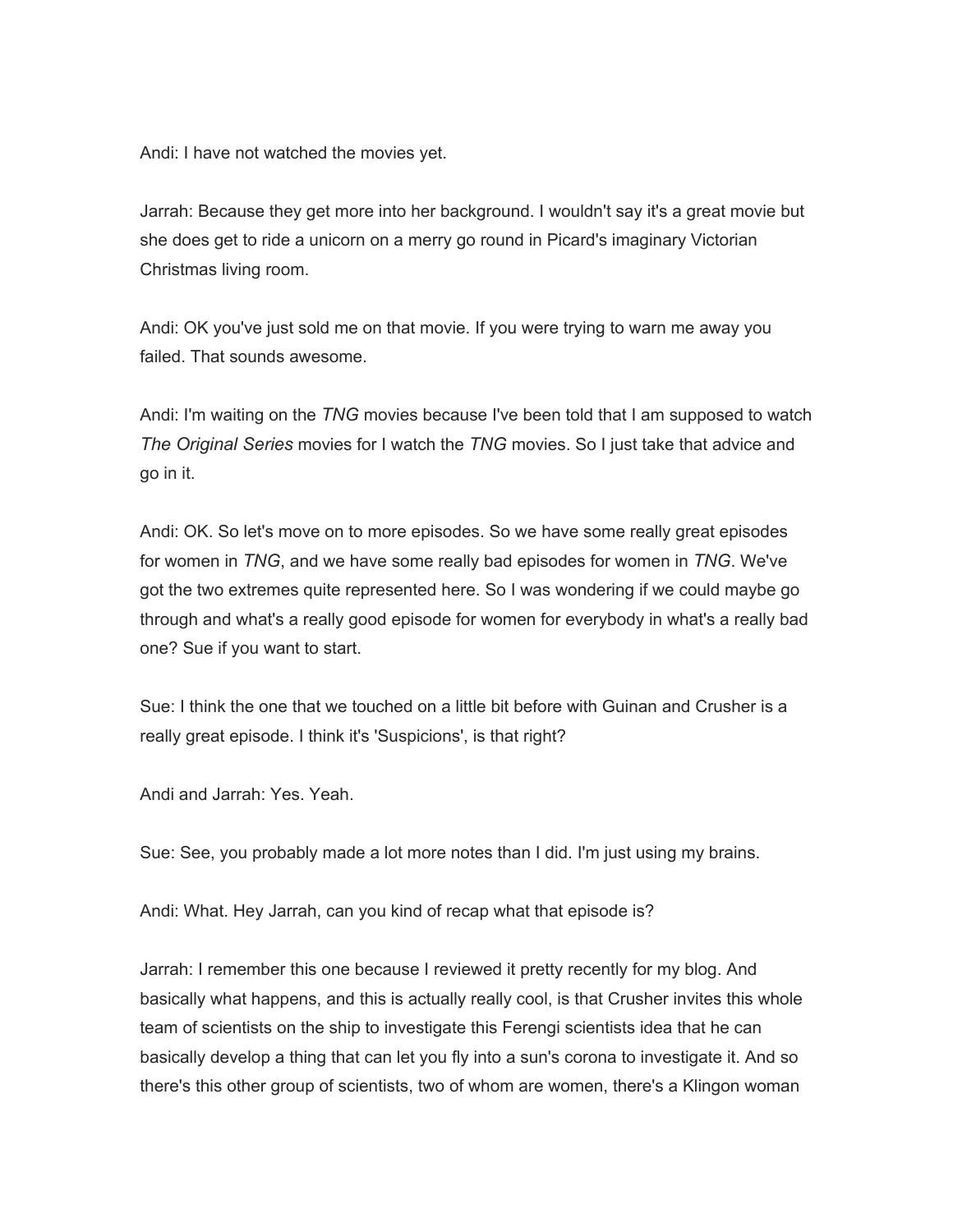and a Vulcan woman, a human man, and then this man, I cannot remember his race, but he's a blue guy. But then the man who's piloting the first mission gets killed and it looks like maybe these technologies fail. But Crusher still refuses to give up on the scientists this Ferengi scientist and then he gets killed. So it's kind of a murder mystery.

Jarrah: And she is bent on proving his theories to try to find out the truth of the situation and not let his ideas die. So it's really neat because we don't really get to see her, like we see her doing experiments, but really doing science outside a medical setting is kind of cool. Plus she totally stares down this awesome Klingon who basically like she slams her against a wall and Crusher just like gets up and stares her down. It's pretty great. So sorry I was just like taken away your part, Sue.

Andi: Like Crusher as detective. I do remember that episode. I couldn't remember which episode Guinan-Crusher scene was from, but I do remember this episode and it is a good one. Crusher gets a lot to do in it. And you know it's always nice to see her doing fun stuff and what's more fun than being a murder mystery detective?

Sue: And that she goes up against her commanding officer too. Picard's like, "You can't do this, I'm going to take away your commission." she's like, "Go ahead, I'll do it anyway because it is the right thing to do and it is the thing I care about and I'm not just going to let whatever be swept under the rug."

Andi: It's nice too because so often we have women that are portrayed as hysterical or emotional and, you know, illogical and not the right when they have these suspicions. But Crusher's totally proved to be completely right in the end she was totally right to pursue it so strongly and everybody dismissed her was wrong.

Sue: Although, she does go against a cultural wishes, I think, to perform an autopsy and that's another issue that happens a lot in Star Trek.

Jarrah: Yeah the the resolution seems a bit too simple. The stuff she does is pretty egregious and then it's just kind of swept under the rug because she was right. But I really appreciate how she sticks to her guns in that episode, as well as 'Remember Me' and how Picard backs her until he basically can't because she's really crossed a line.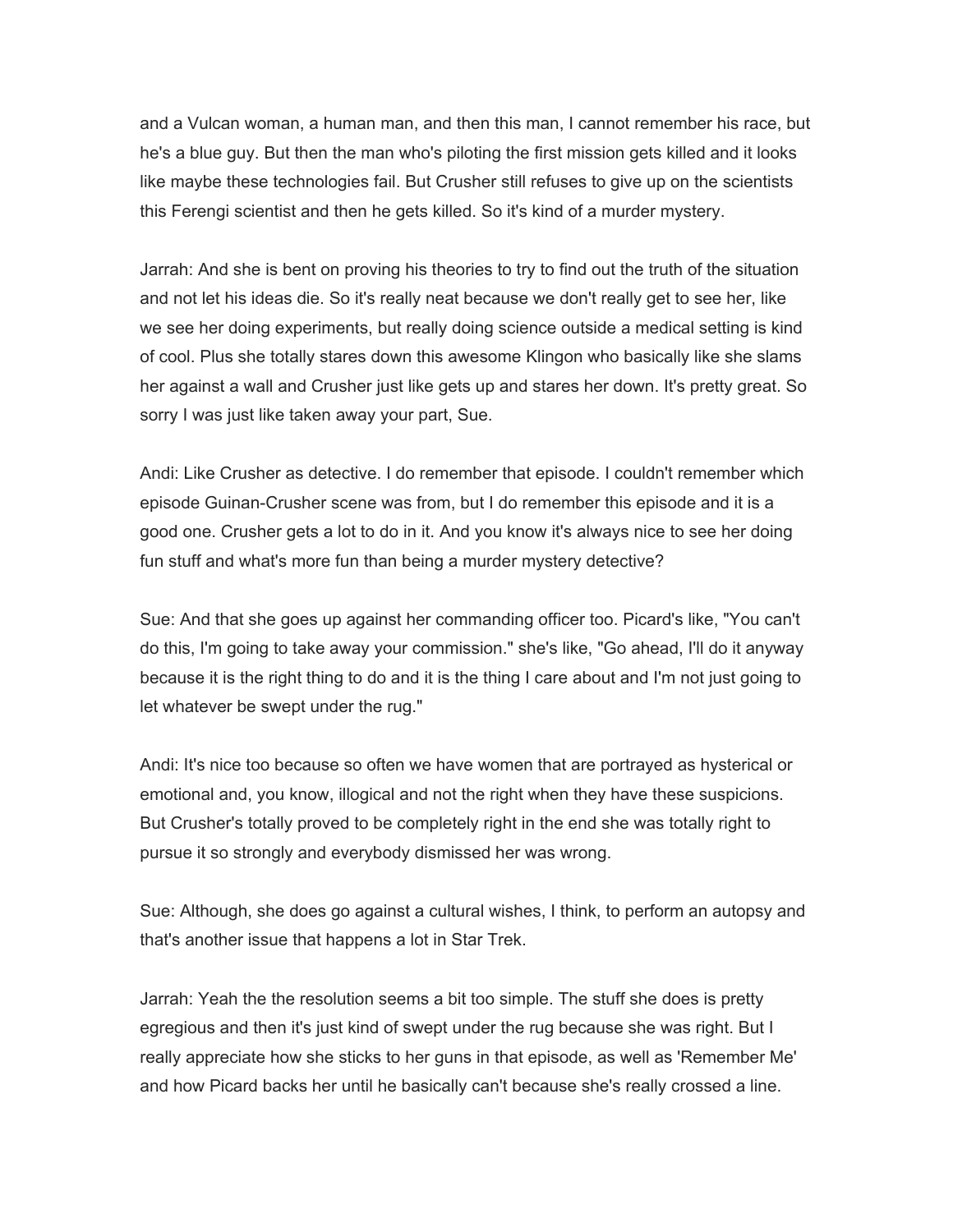Picard is basically like, "I trust you. Even though the evidence points to the contrary I believe that you're telling the truth."

Andi: That's a that's a good pick, Sue. See that's not what I would have thought of right off the top of my head. I really like that pick. What about a really bad episode?

Sue: Is this mine too? The one I keep thinking of, because we were talking about Troi and her counseling abilities so much. Again I'm not going to remember the name of it.

Andi: That's what we have Jarrah for is are like our library. If we ever do Star Trek trivia Jarrah is going to be the one that's going to be like buzzing in every five seconds or remembering some obscure.

Sue: But usually I can feel like thirty seconds of a scene and tell you the episode name but my brain's just not awake this morning. But it's the one where something happens to Troi and she loses her ability.

Jarrah: There you go, 'The Loss'.

Sue: Because she presumably maybe this is just my opinion she presumably has gone through all of this training to have degrees in counseling and psychology. But as soon as she loses her empathic ability she's completely useless and she is a hysterical crying wreck who just throws tantrums and doesn't want to see anybody. And I just. That episode has always rubbed me the wrong way because you are a professional, you had training in this, you should be able to, first of all, know that you need to deal with your own loss, but also be able to continue doing your job.

Andi: I think that that's one of the episodes that a lot of people who don't like Troi point you as why she was basically not competent at her job and I don't know. I see where you are coming from, but I also find it sad that we couldn't have an episode like this and make it work because the way they're putting it is she's basically lost one of her senses. So would you treat her the same way if she had gone suddenly blind? Would they have had more patience with her if she was suddenly deaf or lost a limb and was in a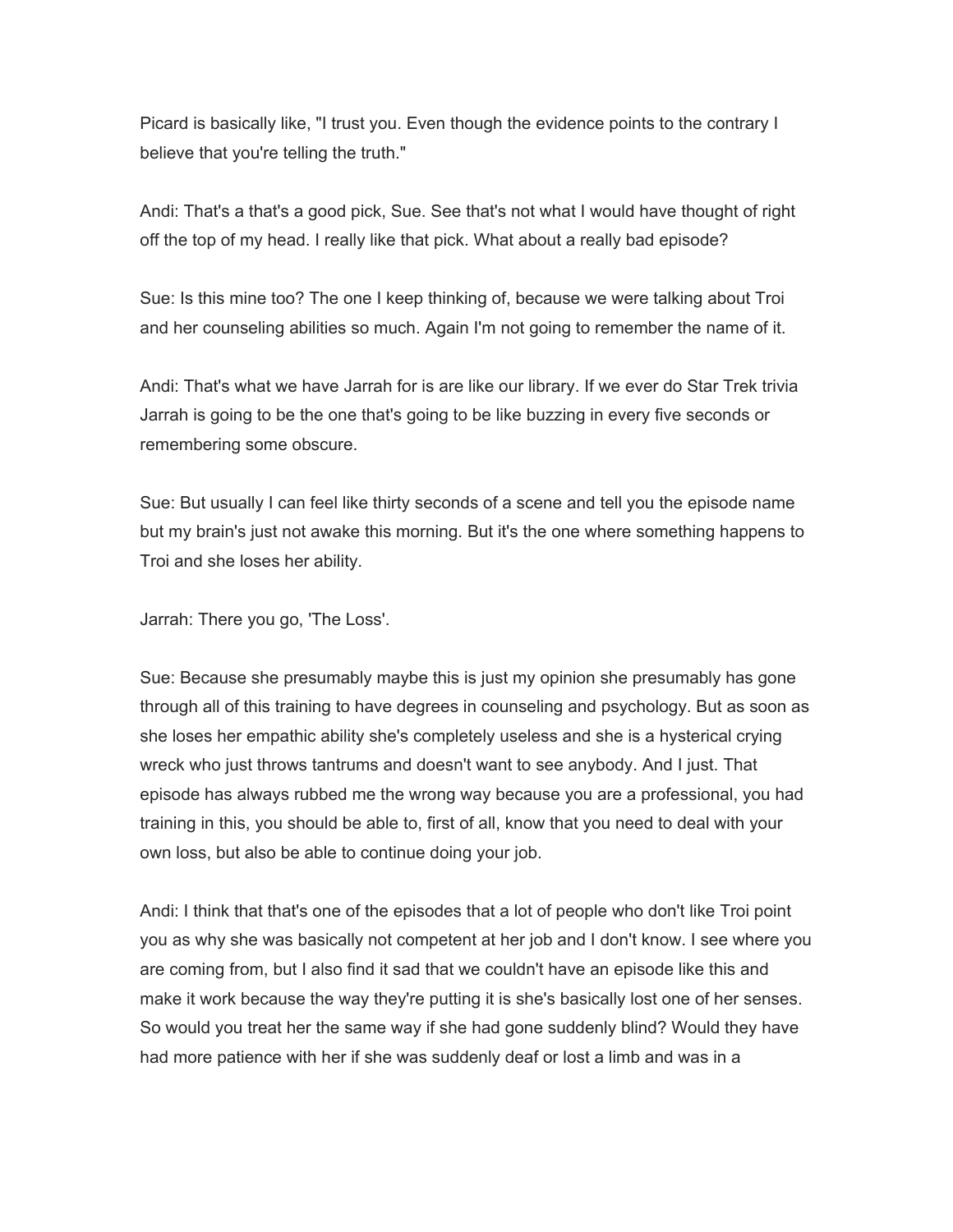wheelchair, you know? They don't really give her much of a way to kind of grieve that and the way she reacts to it.

Sue: Well they do, but she refuses it. That's the thing, everyone around her is trying to figure out what they can do to help her. And she says, "No I'm going to do it. Stop treating me this way stop babying me." And then she throws tantrums.

Jarrah: Yeah I think that we we should probably do an episode on ableism.

Andi: Yes!

Jarrah: Because I also think the important part of the loss is that she eventually realizes that she would be totally capable of doing her job without that sense. Verses like the episode where Worf breaks his back and tries to commit ritual suicide. So I think in the scheme of how Star Trek has represented disability it's not the worst, but it's problematic for sure.

Andi: Yeah, it's too bad too because I could see it being really interesting and in a really good Troi episode they handled it a little better. But she does come off as being very unlikable, very strident, overreacting kind of.

Andi: But she has suffered. I mean it's called 'The Loss'. So it is kind of an episode about grief.

Jarrah: I don't know. I just I wish that it could be better I guess.

Andi: I definitely see where you're coming with Sue, and the problems you have.

Jarrah: Again not one I would think of so well done for that.

Sue: I'm not sure if it's necessarily a bad episode for women or if it's just a bad episode for Troi who happens to be a woman.

Jarrah: I think we can count that.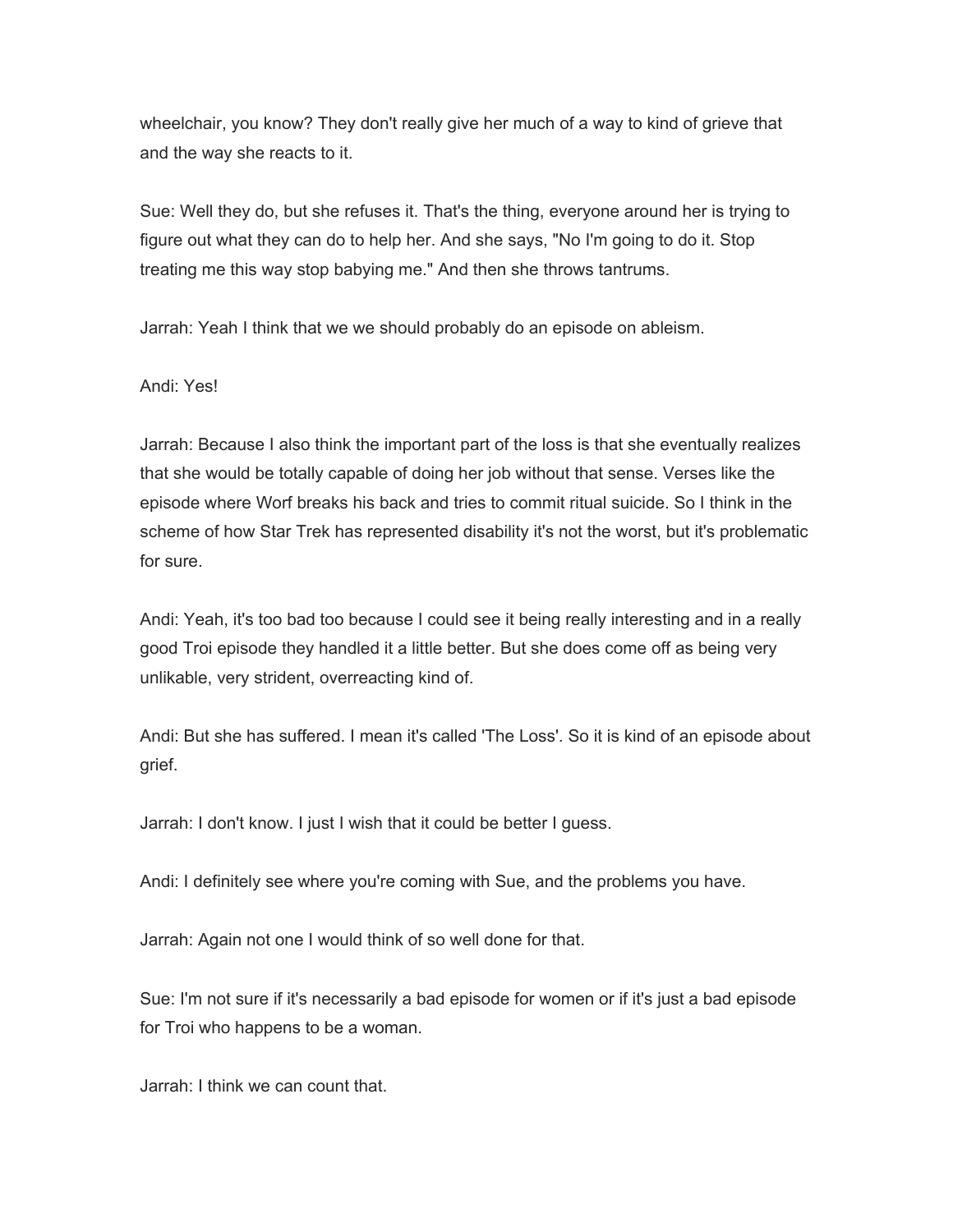Andi: I mean one of the things that we want to talk about is how are our female crew members are characterized, so I think that's all that counts. How about you, Jarrah?

Jarrah: Alright, fast. OK. So I just recently made a list of what I think are my top 10 feminist *TNG* episodes so they all had to pass the Bechdel Test, and I picked number one as being 'Yesterday's Enterprise'.

Jarrah: First of all it has an awesome woman captain of the *Enterprise*, Rachel Garrett, and slick from the very first minute we see her like she totally owns that role and I can totally buy her as great a captain of the *Enterprise* as Kirk or Picard. And then it basically redeems Tasha's really crummy death that we had in season 1. We get her to come back. She gets to bond with Guinan and she basically gets to find a more meaningful end to herself. And yes that sort of undermined later in the show, but for 'Yesterday's Enterprise' it's amazing and great.

Andi: Yeah I mean Tasha Yar, if we want to talk about characters poorly served by the material I don't think we can get much worse than Tasha Yar. From the very beginning they definitely wanted her to be some sort of like strong, warrior woman-type trope and they just didn't know how to write that and they they kept backing down on it and they kept being afraid to go there. I feel like they were trying to do like a Zoe-type character from *Firefly,* but just didn't have the tools to make it work.

Sue: I feel like they sort of did what they redid what they wanted her to be with a Ro.

Andi: Exactly.

Sue: And even even though Ro had her problems they then redeem themselves further with Kira.

Jarrah: Yeah.

Andi: Yeah it's like they were exploring this idea of actually having a kickass woman and then their first couple tries didn't work very well and then hopefully they manage to get to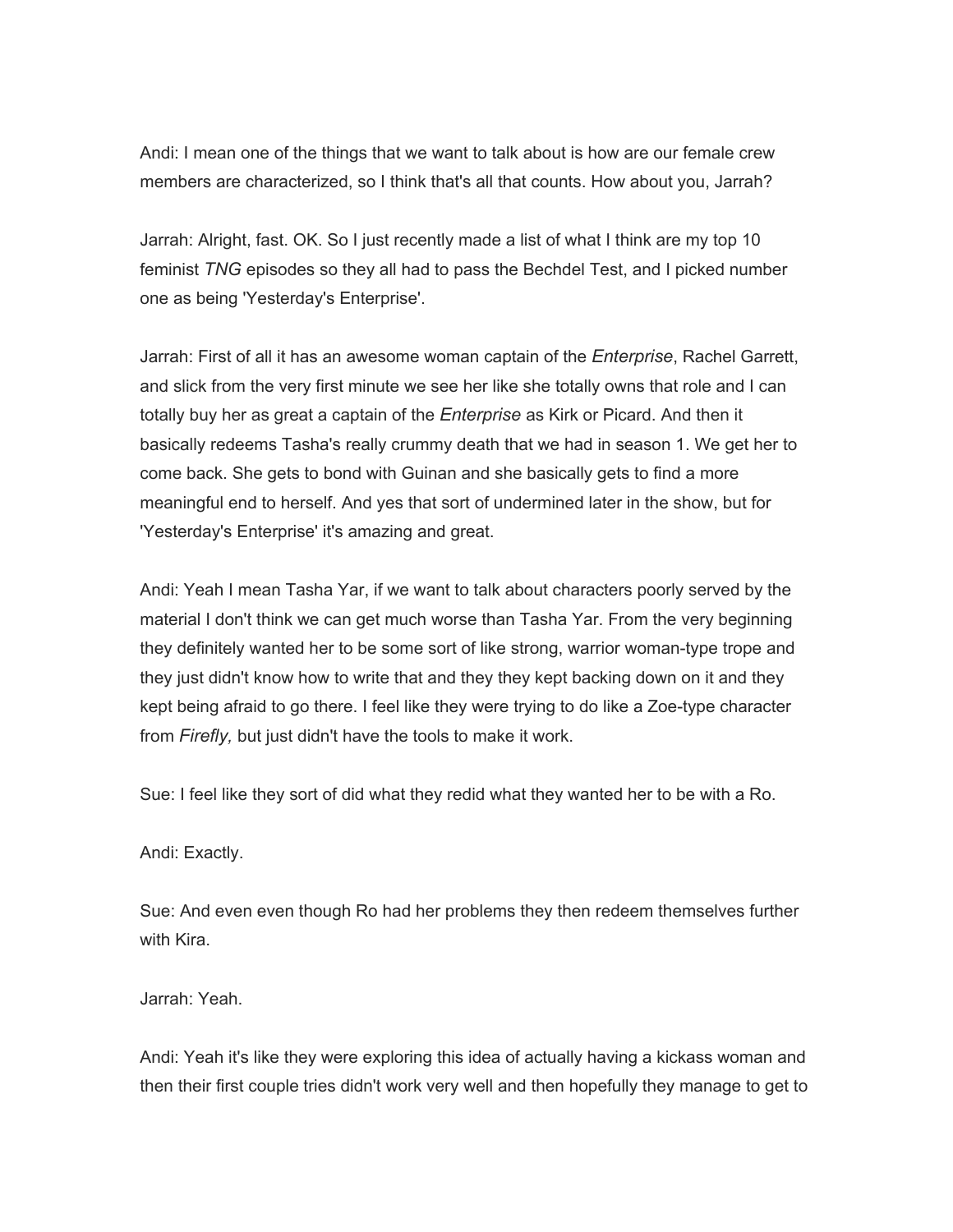the point where they could write a woman that was very strong physically but not make her you know emotionally weak or just written poorly.

Andi: I think a lot of problems we have especially now when people are talking about "strong female characters" is people think that they can write a character that could just punch someone in the face confidently and consider them a strong female character which is just not the case. I feel like this is something that Yar suffered from. And I mean that episode where she dies the first time, 'Skin of Evil' has to be one of the worst episodes ever. Not just because of how they handle Yar, but it's just a bad episode.

Andi: So I agree with Jarrah that is very nice to see Tasha Yar come back and actually be written well, that's just very satisfying. It was so disappointing to see her go down like that. All of this and we we're talking about how Gates had problems with how she was portrayed, Denise Crosby had even worse problems with how she was portrayed and was basically like, "Peace, I'm not doing this. Bye." Which is why they had to write this super clumsy death for her and super horrible funeral. Guys, if I die unexpectedly do not let my funeral be like that.

Sue: And super hilarious wound.

Andi: Oh that is just a trainwreck. I really honestly feel like if we could have left Yar's story at 'Yesterday's Enterprise' they would have redeemed her character immensely. I'm just really sad that, Jarrah you alluded to it, that they come back and they bring her back and they make her a victim again. She can not get away from being a victim. It's really sad, but I do agree that 'Yesterday's Enterprise' is, I think, just one of the best episodes of *TNG* in general. And one of the reasons that it is, is because they handled their female characters better.

Andi: And this is a trend that I see through *The Original Series* and *TNG* is that when they have an episode that is better for women that episode becomes better as a whole. Just as a piece of entertainment. I mean it's just over and over and over again. When you have all of your characters being well-served it turns the episode into something stronger. Great pick, Jarrah. I agree 100%. And maybe this is a good possibility for a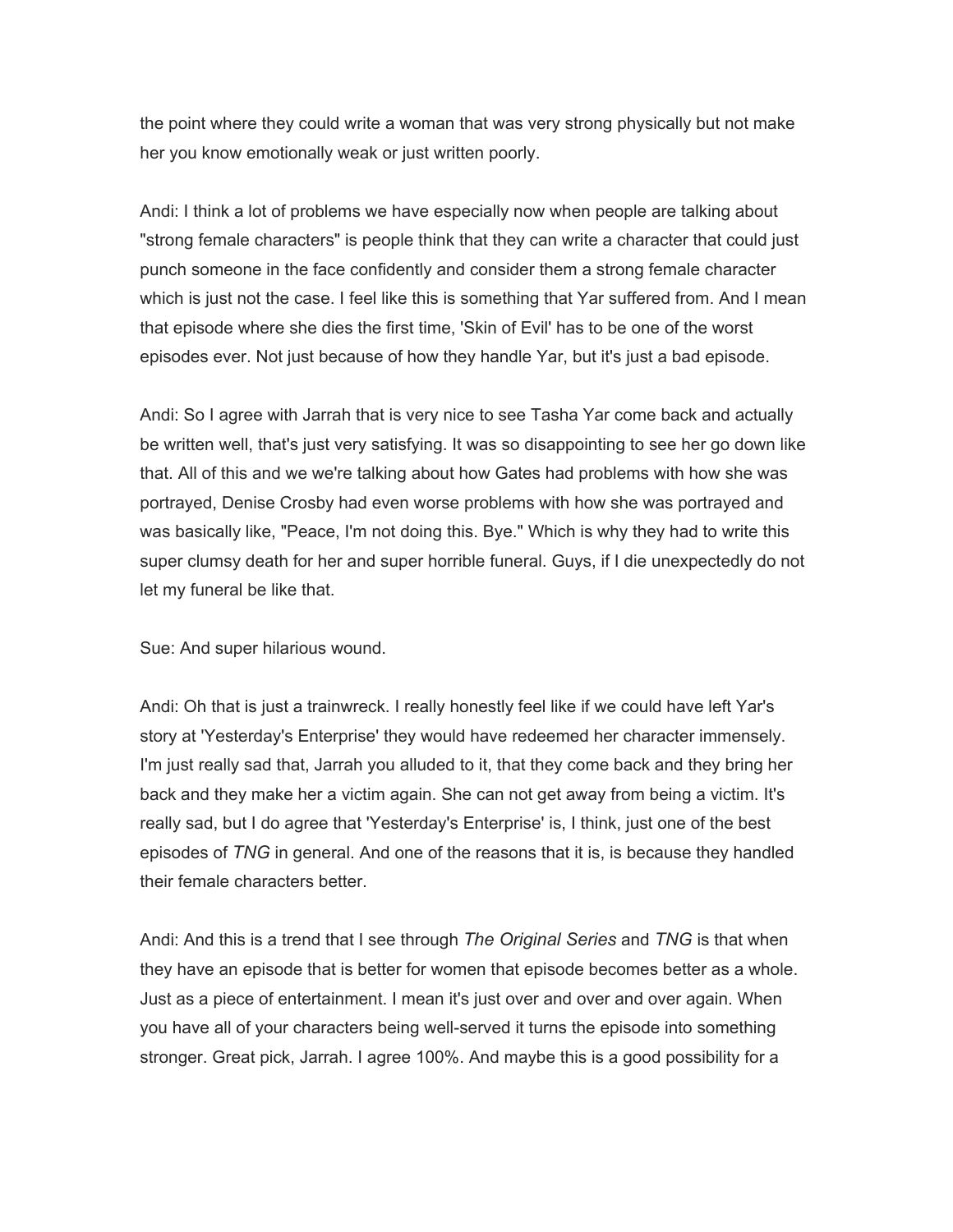new series is seeing a prequel of Captain Garrett being awesome on the *Enterprise*. I mean, is she the only canon female captain of the *Enterprise*?

Sue: That we know of, yes.

Andi: Yeah. Sadly we would know how that story would end. But I still think that she was a really strong character especially considering she was only on screen for a very short amount of time. It's always impressive when you have a character that makes such an impression.

Jarrah: OK so first, my worst pick. There's I think a couple that are generally acknowledged as some of the worst Trek episodes and some of the most sexist Trek episodes of *TNG*. But the one I'm going to pick is 'Code of Honor' because as Wil Wheaton says in his review, "Oh good we get to be sexist and racist in this one!"

Andi: It's like they were like, "How can we make it even worse?"

Jarrah: Oh god it's so bad. So basically, for those of you who don't remember, it is the one where there is a race of people. So basically they cast all black actors to play this alien race and dress them in like faux-tribal prints except shiny and then made them horribly barbaric. So basically the leader of this planet, Lutan, who supposedly is really studly.

Andi: I just can't buy it. That was one of the first things that I could not buy is so that we were supposed to think that this guy was somebody that anybody would fight for.

Jarrah: So what happens is he abducts Yar and then because of the Prime Directive Picard can't just take her back. He has to let her fight Lutan's wife to the death over Lutan, because basically Lutan wants his wife's fortune because even though like this society is super patriarchal the wife holds the money until she dies. So Lutan like, "Ha! Yar can kill her because she is a super great fighter. And then I'll get all of her money and whether super-sexy Yar wants to stay with me or not, doesn't really matter."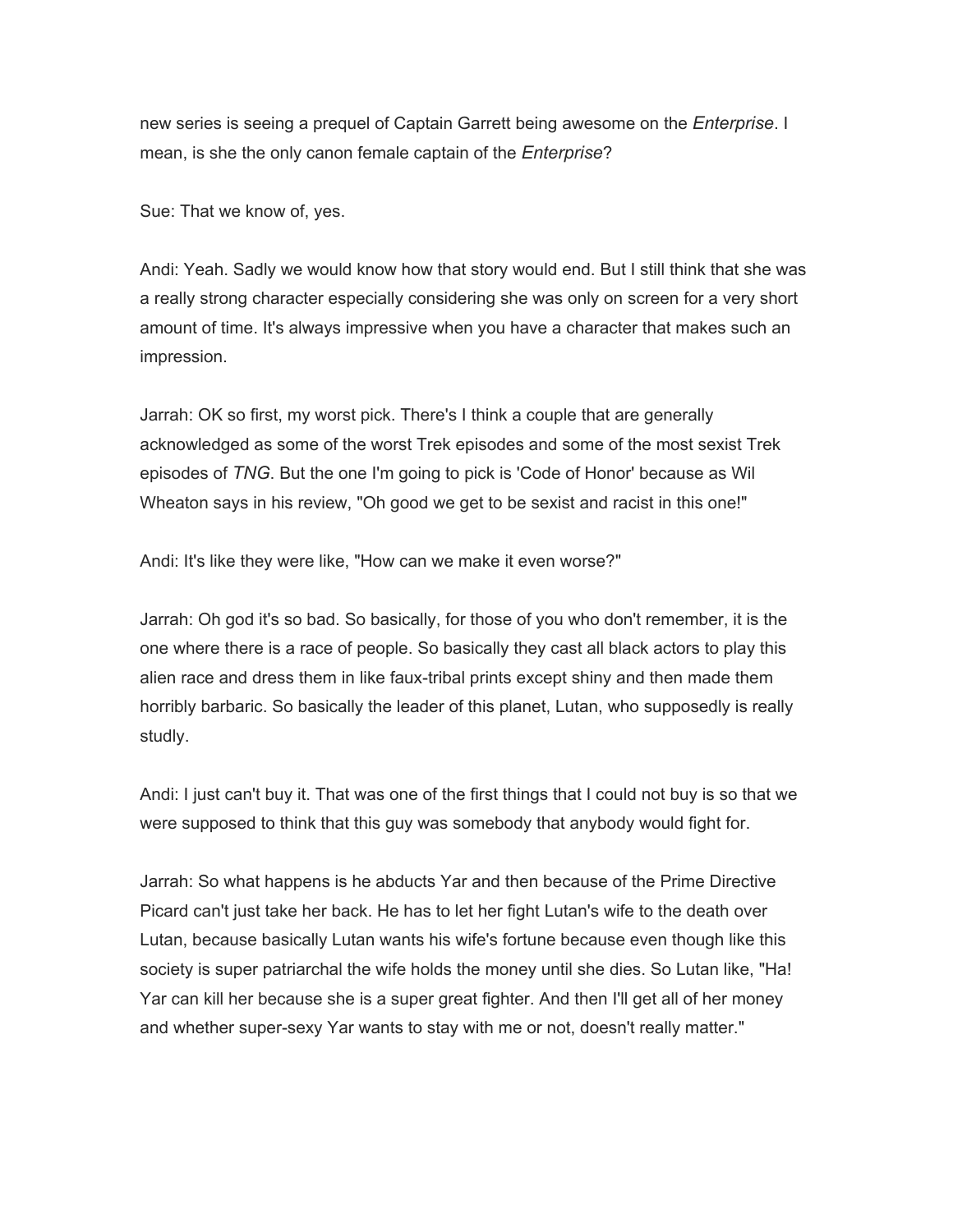Sue: So the Prime Directive will not let Picard take Yar back, but she can kill, essentially, the queen?

Jarrah: There's also like some, I think, vaccine at stake, this planet has vaccine that a planet desperately needs. So I think Yar could have chosen to go back but she's like, "I want to stay and fight because we really need this vaccine for this planet."

Andi: [sarcastically] That's super great plot. Yeah, top to bottom. Well written guys.

Jarrah: It's so terrible.

Jarrah: So first, I mean it's obvious why it's super racist, like let's cast a whole race of aliens as basically imbued with all the *Heart of Darkness* stereotypes you could. And then it's obviously a success because you have like two women fighting to the death over a man in like tight outfits. But what's I think the worst part about it is this whole thing that like Lutan so studly that no woman could possibly resist him. And this we see a lot in *The Original Series* with this idea that women just can't control themselves around certain men, that they lose all their capacity for reason because of their hormones and feelings and sexual desires.

Andi: Well we get that really cringe-worthy scene between Troi and Yar where Troi basically makes Yar admit that she's attracted to Lutan, which first of all.

Jarrah: In front of Captain Picard.

Andi: It's horrible. But sorry if you're sharing a ship with like Riker and Picard and Geordi La Forge how are you ever going to be tempted by this super gross Lutan guy? And it felt like another way to diminish Yar's power. You know like she actually likes the fact that he kidnapped her? What? That's horrible.

Jarrah: Totally, yes. Like in that scene Picard and Troi are just hanging out with Yar. And this is totally, totally unnecessary, but Troi goes like. "Lutan is such a basic male image and having him say he wants you--" and Yar goes, "Yes of course it made me feel good when he--Troi I'm your friend and you tricked me!" So basically in front of Picard, for no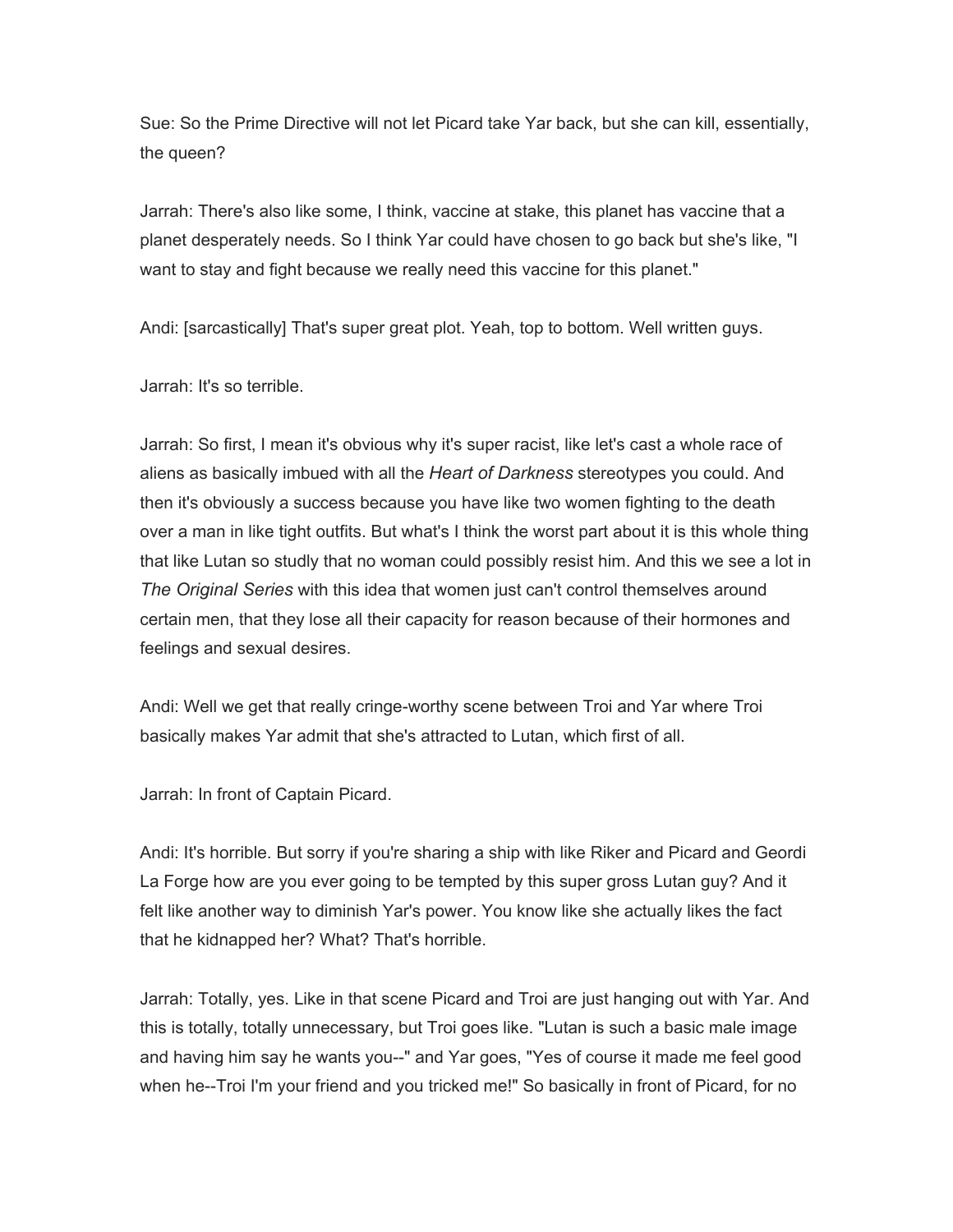reason, she gets her to admit that she had feelings for Lutan, and it does not help the situation at all. All it does is make her seem like she can't really handle her job.

Sue: [sarcastically] You know what it is? It's a compliment. Just take it as a compliment, learn to take a compliment. Come on, dude don't be so sensitive.

Jarrah: [laughs] Yeah, oh my gosh. And actually there are several times in that episode where male characters including Picard comment on how attractive Yar is. So Picard goes to Lutan like, "Yes she is a rather lovely female."

Sue: So terrible.

Jarrah: We can tell. You don't have to say it all the time.

Andi: We can see her face, guys, we don't need to describe how beautiful she is. We see her before us.

Sue: It really is like a *TOS* episode. It really is.

Andi: Yeah, I mean I don't think that there are many episodes in *TNG* that reached *TOS* levels of horrible racist sexist tropes but this one definitely gets there. So 100% agree there, Jarrah, 100%. How about best let's end that on a positive note. Wash that episode out of our mouth.

Jarrah: Oh I already did the best one. What's your best?

Andi: Oh, that's right. OK so my best is actually 'Dark Page'.

Jarrah: Nice.

Andi: I can think of a lot of really great episodes for *TNG*. Ensign Ro comes to mind. I picked 'Dark Page' for two reasons. One, because it's specifically about a female relationship which we do not get nearly enough of. And two, it gives Lwaxana Troi a chance to be not silly and comic relief. And I think that Lwaxana is kind of a very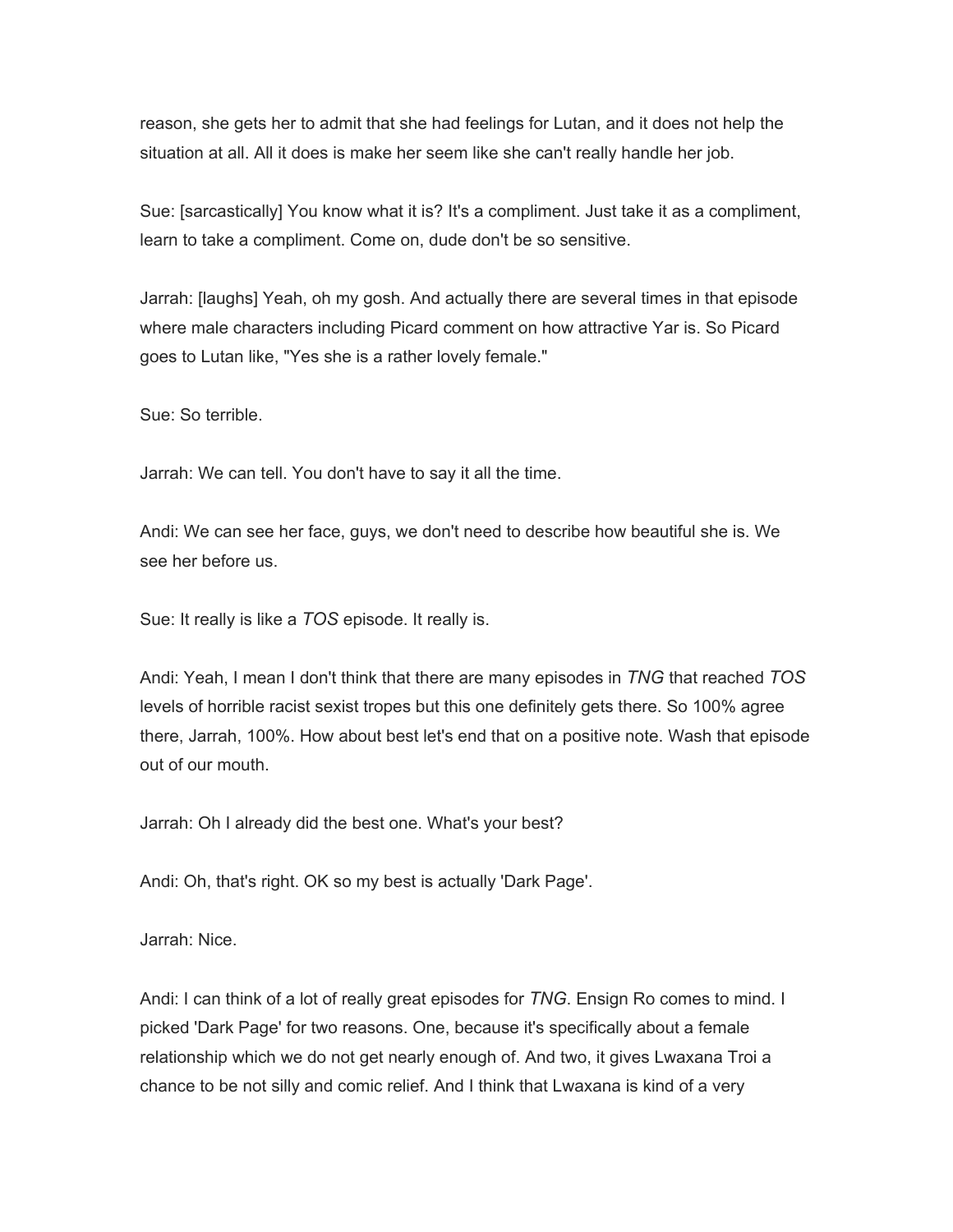controversial figure in *TNG*. Some people like her, some people really hate her, some people find her annoying. I actually really kind of like her. I don't know the way she always does what she wants. I definitely like that.

Andi: But this is a great episode to showcase that she does have a deeper side to her and she does have, you know, traumatic experiences that she's dealing with. And that she hides a lot of her inner-thought with, you know, fancy costumes and over-the-top behavior. And then just being able to really delve into Troi and Lwaxana's relationship is really nice for me and just in general I think this is a fun episode.

Andi: The idea of going into somebody's mental landscape and pulling them out, it's a pretty common sci fi--I wouldn't want to use the word cliche--but it's one used often. But in this case I think is used really really well. So just as a whole I really enjoyed that episode.

Andi: Then my least favorite, by like a mile, is 'The Child'. So 'The Child' is basically one of the many instances we have where Troi is raped. Some sort of alien being comes and invades her body and leaves her pregnant. Which OK, we should definitely do mystical pregnancy sometime. I think it's just a really horrible trope that we see not only in Star Trek but all across sci fi and fantasy.

Andi: So she gets pregnant and then there is one of my least favorite scenes ever where they actually have a conference about it and they sit around the conference table and discuss Troi's pregnancy while she sits there silently. And nobody seems to think, "Hey maybe she should be the only one making any decisions about this pregnancy." And just it's so gross, it's so gross on every level. And then the episode at large is just really terrible. It's it's just another example of bad episodes for women often equals bad episodes in general. This one is particularly egregious.

Jarrah: Yeah I really I mean at the end of that conference room scene at least basically ever looks at her and she gets the final word. But it's so gorgeous to watch Worf talking about how basically we should make a decision based on the safety of the ship and not at all consider her wishes. And I think what's worse is Riker being like jealous. She just got raped.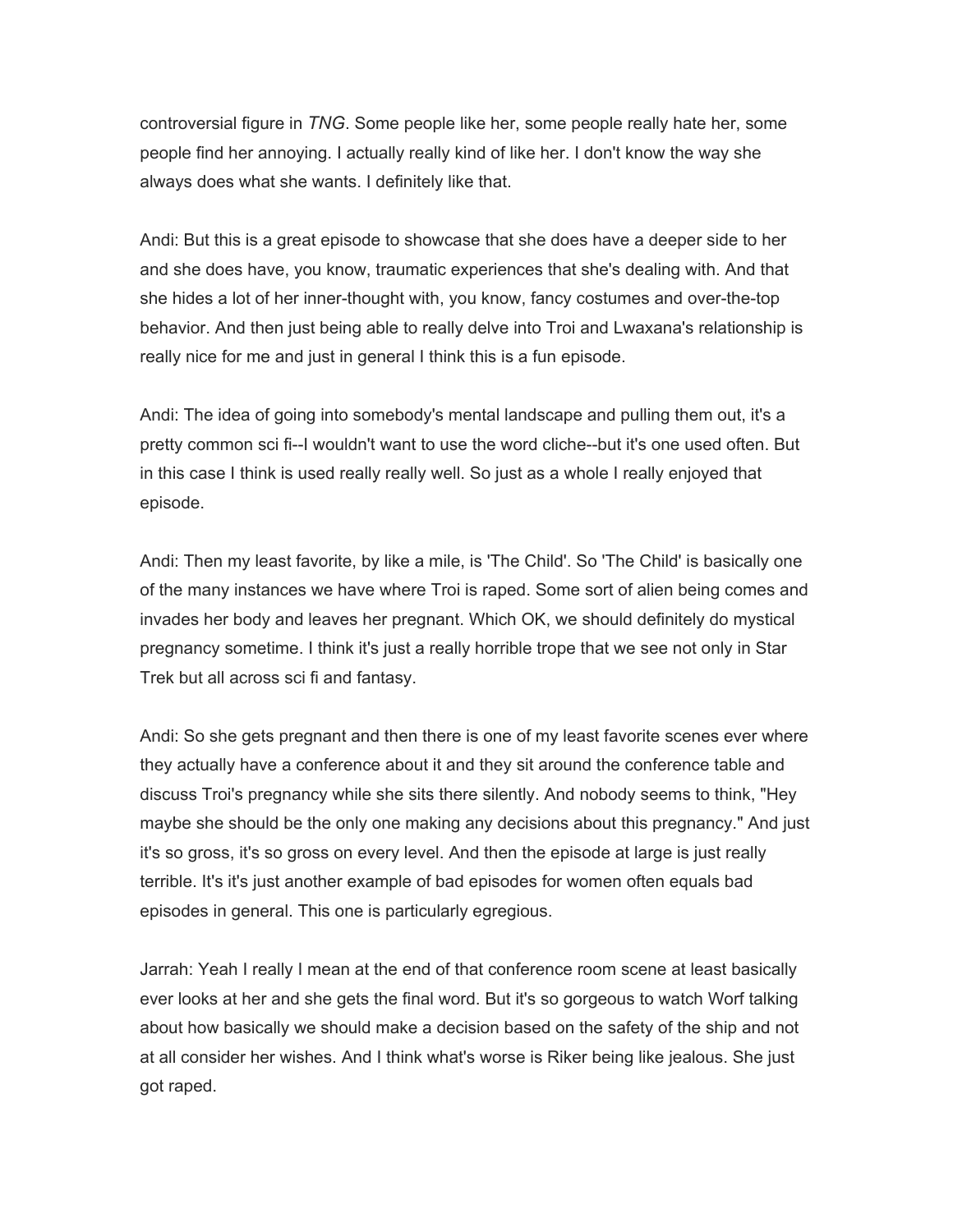Andi: So it's not a father yet.

Jarrah: He broke up with her and even that is just so disgusting it's like you just got assaulted, and his first thing is like to feel like his masculinity has been injured

Sue: Well, he is William T. Riker.

Andi: Well I mean and this just goes to a deeper issue of how people of sexual assault are treated in the Star Trek universe. But at no point, and correct me if I'm wrong and for I'm remembering this wrong, but I don't believe at any point anybody actually acknowledges that she's been raped or has her deal with that in any way. It's just kind of like they go straight to the pregnancy and then she's happy to be pregnant and then she's happy to have her kid but at no point does it does anybody ever say oh wait Troi you just got violated horrifically.

Sue: No, never.

Andi: Let's deal with that.

Jarrah: No. And I'm sure we will. I think we're planning an episode on psychic rape so we'll talk about the other episodes where similar things happen with Troi.

Andi: Yeah, I mean this isn't something that happens to Troi just once. Right? She gets to be violated over and over again. She gets an episode called 'Violations'. I think that's the reason why 'The Child' is one of my least favorites because I feel like it kind of incorporates all of the problems that *TNG* had in one episode. Trois episodes being weak and always about, in this case not a shady man, but just being violated and then not dealing with that.

Sue: A shady energy being!

Andi: Yeah, shady energy being. This time she falls for a shady energy being.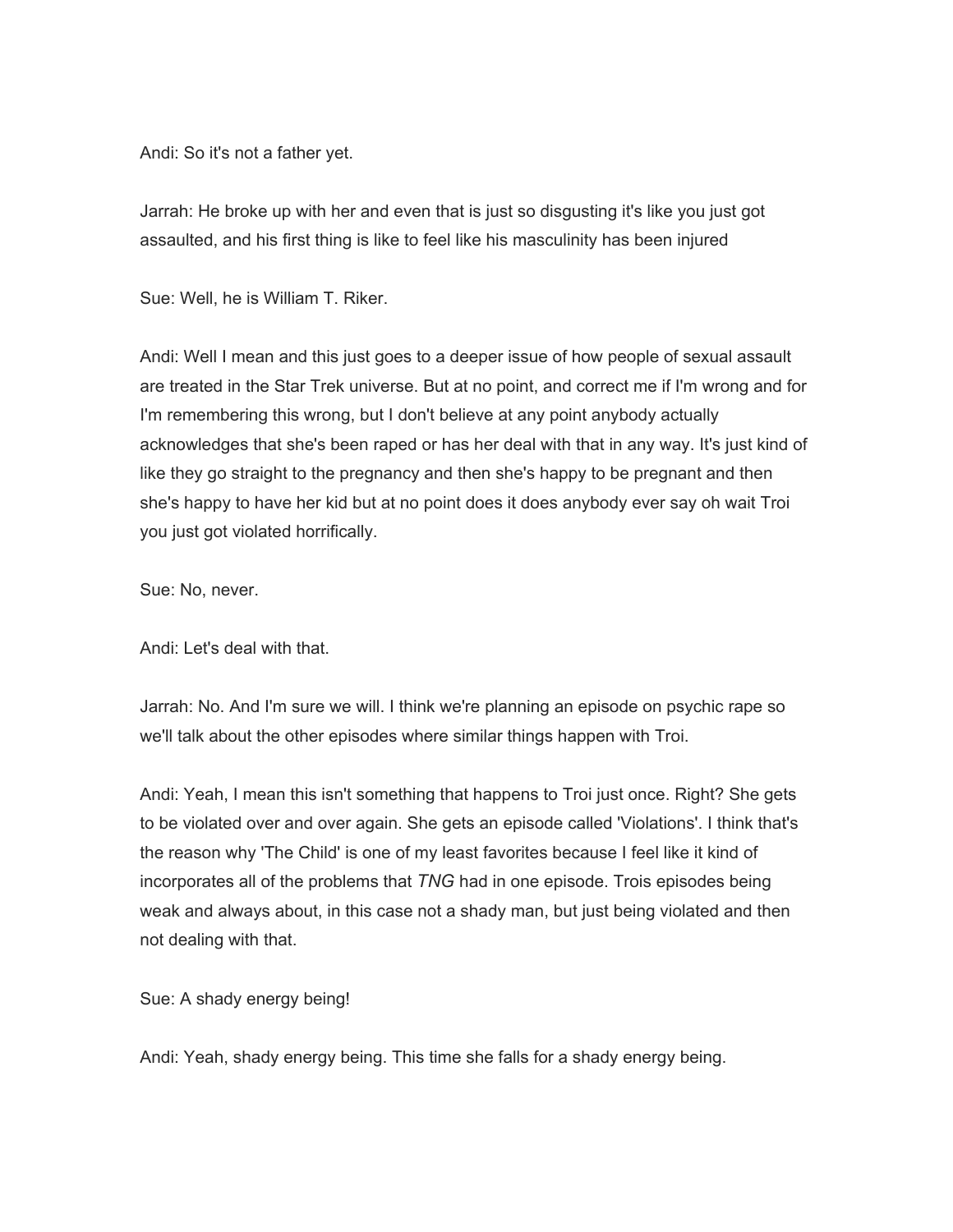Jarrah: Yeah, and I mean you know it's a totally valid choice to be like, "I want to keep this baby." But I don't buy it all that she would be not traumatized by carrying a baby to term in basically a day.

Sue: Mentally and physically traumatized because what.

Andi: Yeah and having a pregnancy is no joke. Your entire body changes in every appreciable way. And it's a very traumatic thing for your trying to go through over nine months, much less, you know, a couple of days. But we don't see any indication that it was hard, and we don't see any indication that she feels like she was raped at all. I mean they don't even they don't even name it as what it is, which is the most disappointing thing for me I guess.

Jarrah: And just a side note on 'The Child'. The reason we have 'The Child' is because of the writers' strike, they pulled it as a topic out of the failed Star Trek 2 TV show that never got off the ground. But there was a script, basically. But it's also the first episode where we got to see Dr. Pulaski who I think gets started off on a really terrible foot, and I think that that's a bit of a disservice to women in the show.

Jarrah: First they started off hating Data, but also her very first scene on the ship is basically Picard looking for her and being like, "Where's the new doctor?" And them saying basically she's in Ten Forward. It makes it sound like she's getting drunk on her first day. And I think if there's one thing that really kind of dooms a character for failure is when they start out having the captain not respect them.

Andi: Yeah I mean first of all, Pulaski just in general is definitely someone we're going to have to talk about in a bigger context. But her introduction as someone that Picard doesn't respect is bad especially since Crusher just disappears, basically. We don't even get some sort of episode where she transitions out. She just kind of leaves and we have this new person in her place. Which they decide to make a decision to have her be mean to one of our most beloved characters, which is not a great start to her character. Yeah. So. 'The Child', bad.

Sue: Word.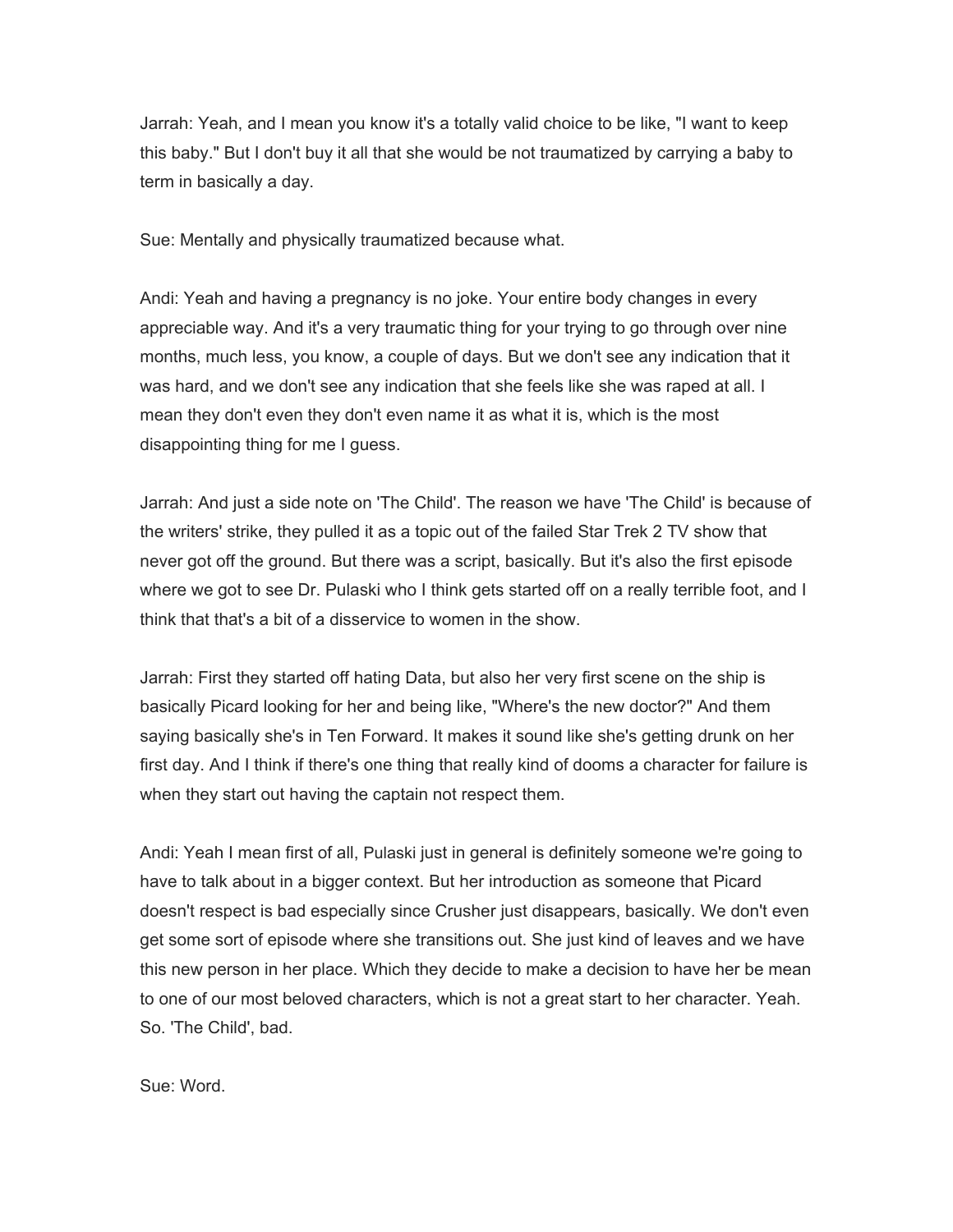Andi: Do we want to add anything else to anything we've talked about today? Any of the characters or episodes?

Sue: I would like to hear the rest of Jarrah's top 10 list.

Andi: Yeah, let's hear that. So number one was 'Yesterday's Enterprise'.

Jarrah: So my top 10 list. And like I said I limited myself to episodes the passed the Bechdel Test. So there are a couple of episodes that just can't get in there for that reason. But that was partly just to make it easier for me, and it also reconsidered episode 10. But counting down: episode one I have 'Yesterday's Enterprise'.

Jarrah: For 2 I have 'Face of the Enemy', which I talked about briefly and I think is generally great partly because the Romulan commander that Troi has to face off against was written with the writer not knowing what gender they were going to cast. And I think it shows what you were saying earlier about like Dr. Crusher and how if the writers don't obsess so much about the character's gender they can just write better characters.

Jarrah: For number three I have 'Ensign Ro'. Number four, 'Dark Page'. Number five, 'Suspicions', a bunch we've talked about already. Number six, 'Preemptive Strike', which is the one where Ro defects to the Maquis. But I also like it because it has some good stuff with Admiral Nechayev and the woman in the Maquis that Ro sort of makes friends with, but she's really suspicious of Ro.

Jarrah: 'Who Watches the Watchers', which is the one where Troi and Riker are undercover in the proto-Vulcan society, and that is a society that is sort of a matriarchy. And I think it's done really well because they didn't just, like 'Angel One', assume that if women were in charge the whole place would be terrible. So I like that about it and Troi gets some cool stuff to do in the.

Jarrah: And then number 8 I have 'The Emissary', which is the first episode with K'Ehleyr. Number 9 I have 'Legacy' the one with Ishara Yar. And then 10. So 10 I have debated.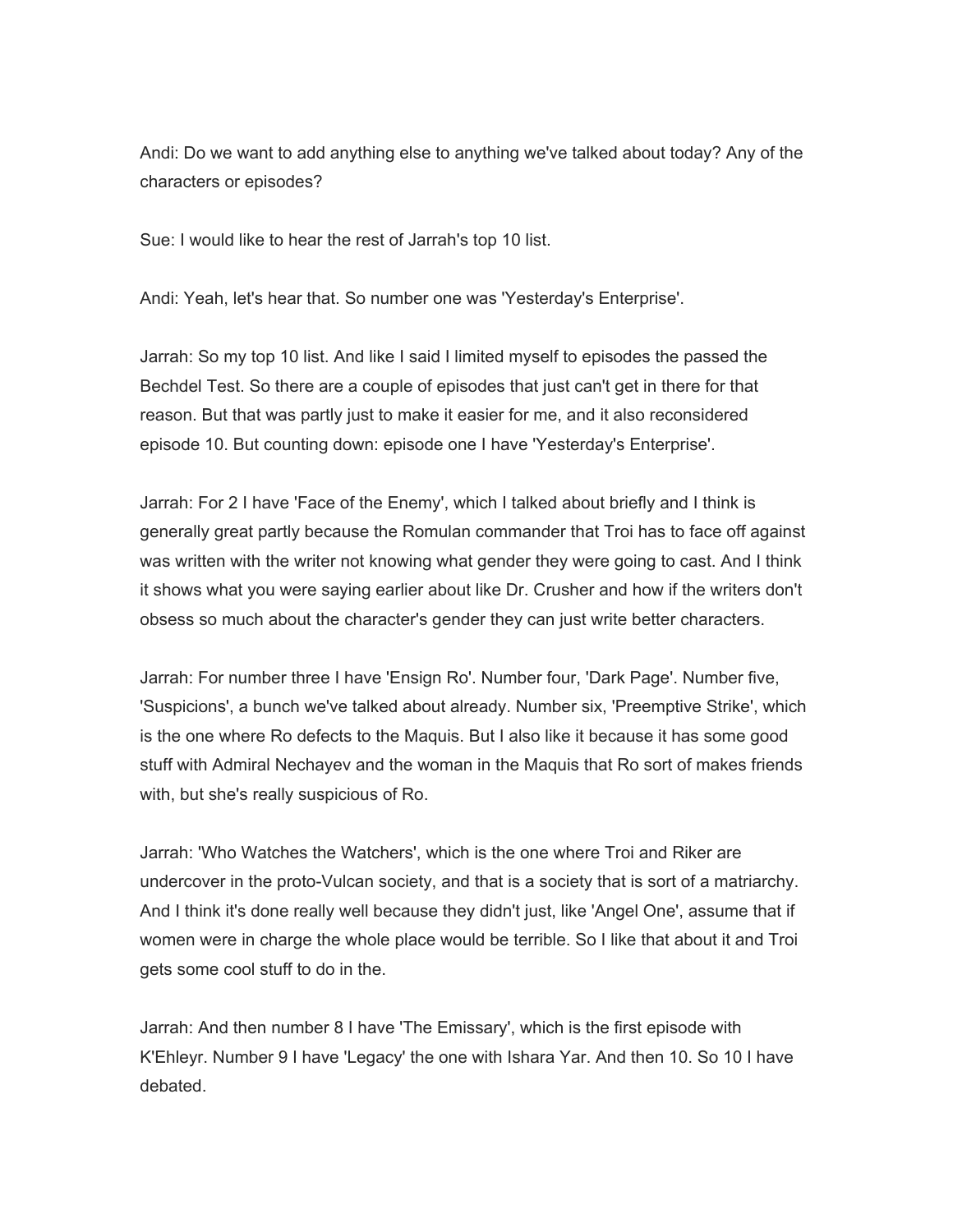Jarrah: I put in 'The Outcast' even though I think it's really problematic, and I'm sure we will talk about it if we do one on LGBT characters. But I put it in basically because of the monologue that Soren gets about why it's not fair to force people to live in a way that doesn't feel right to them. But then a lot of people did complain that I didn't put in 'Remember Me', and upon reflection I think 'Remember Me' is probably slightly better than 'The Outcast'. But that is the last that I published.

Andi: I like it. I like that list a lot. I think it's interesting that--Sue did you--you didn't read that list beforehand did you?

Sue: I did not, no. I mean I probably did at some point because I follow Jarrah's Tumblr.

Andi: Yeah, I didn't either, and yet we still managed to hit basically all of those episodes in today's episode, which I think is really interesting

Sue: And your description of 'The Outcast' kind of reminds me of 'First Contact' as well where there is the female scientist who has a very similar speech. Who, I don't remember her name, but she's played by Bebe Neuwirth who I also adore.

Andi: Yes although I am not super into the her sleeping with Riker under false pretenses.

Sue: Right, it's problematic. Yeah, but there's a similar well-intentioned speech.

Jarrah: Yeah, and I'll post that link to the show notes as well. We're going to, on our site [http://womenatwarp.com,](http://womenatwarp.com/) we will have sort of notes on the episodes, and the times that we, you know, can't come up with someone's name or we can't remember the character's name or the episode name we'll put on the show notes and any links to stuff afterwards.

Andi: Does that mean we don't get to count on you as our encyclopedia. Because I was totally planning on counting on you as our encyclopedia.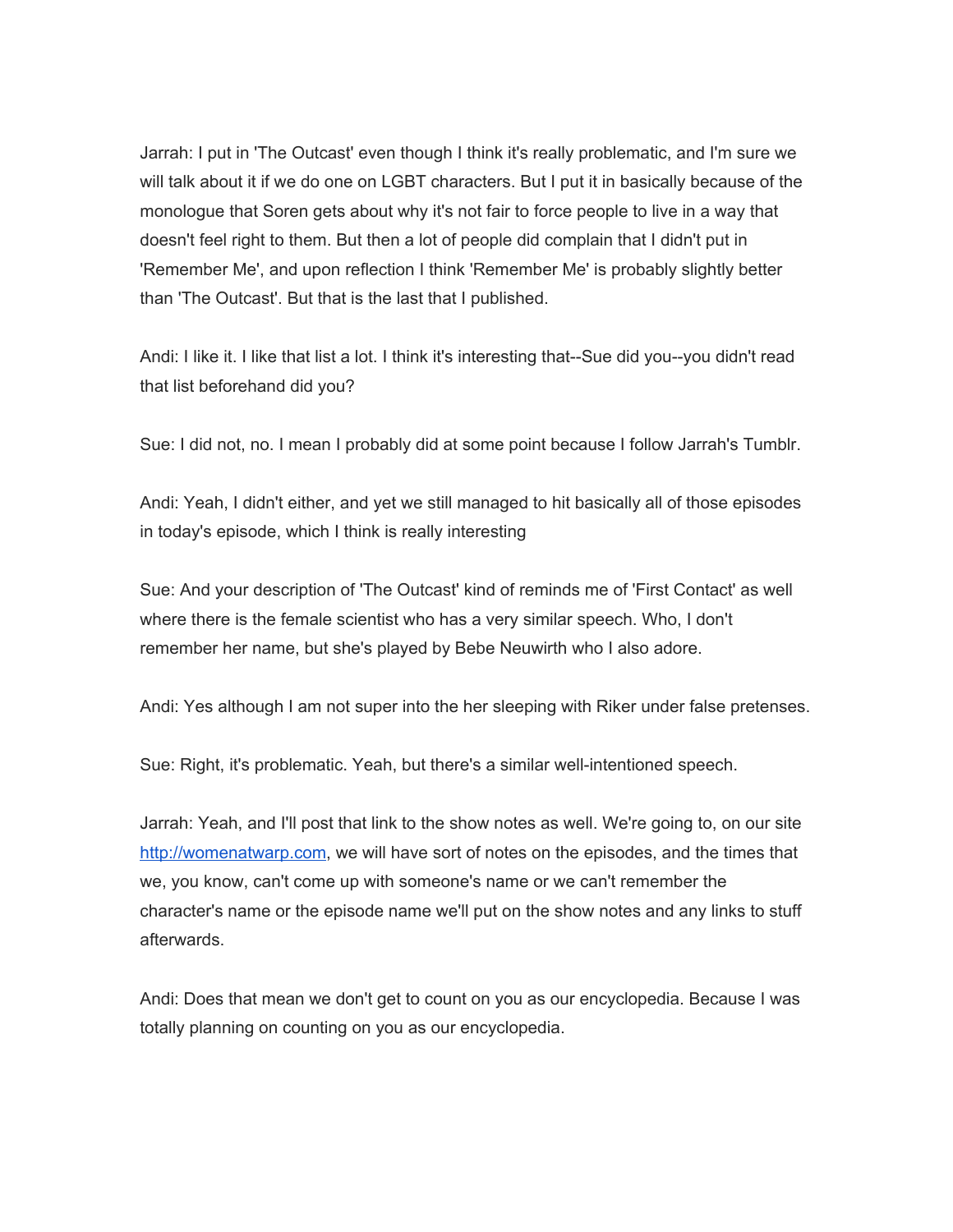Jarrah: Oh you totally can. Sometimes I forget things, like our last episode where I forgot Gene Roddenberry's assistant's name, Richard Arnold. So post that kind of thing in the show notes.

Sue: And we didn't really talk. I mean we talked a little about Dr. Pulaski, but not a whole lot about Commander Shelby. Not a whole lot about Lwaxana, not Nechayev. And I mean maybe we need to do this again for the minor-slash-recurring female characters on *TNG*.

Andi: Yes, I totally was thinking when I chose this topic in general I was like, "Well I feel like even though we're obviously going to be doing a lot of episodes in which we focus on a particular character," I mean some of them just have so much that we could talk about. I wanted to do a general one, and even then I was like you know this is such a huge topic we're probably going to have to do more than one episode on it. So I totally agree with you. I would really like to tackle, for instance, K'Ehleyr because I think she has a very interesting arc. And just some of the more minor recurring characters that we didn't get a chance to talk about, some of the episodes we didn't get a chance to talk about. So I think we can finish up this episode knowing that there is going to definitely be a part two because I don't know about you all but I have a lot more to say.

Andi: Thanks everyone for joining us for our discussion on women on *The Next Generation*. If you are interested in finding out more about Women at Warp you can check this out at our website, [http://womenatwarp.com;](http://womenatwarp.com/) or follow us on Twitter @womenatwarp. Now, Jarrah, where can people find out more about you and your work?

Jarrah: People can find me at [http://trekkiefeminist.tumblr.com.](http://trekkiefeminist.tumblr.com/)

Andi: And Sue how about you?

Sue: You can find me over at [http://anomalypodcast.com.](http://anomalypodcast.com/)

Andi: Great, and I'm Andi, you can follow my live-tweeting of Star Trek on Twitter under @FirstTimeTrek. Or you can check out my archive project on Tumblr at